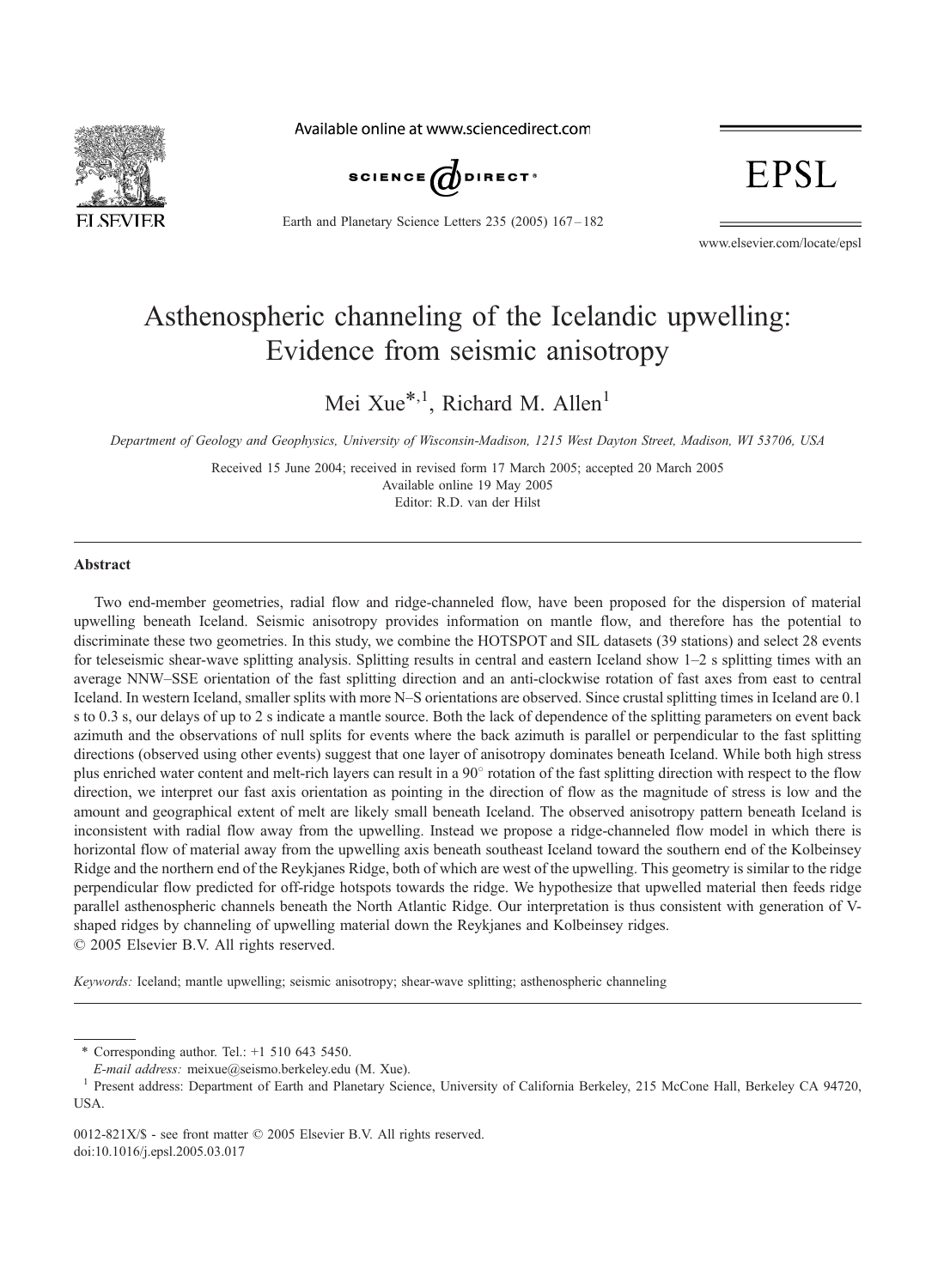## 1. Introduction

Iceland is a hotspot located on the North Atlantic Ridge, with the Reykjanes Ridge to the south and the Kolbeinsey Ridge to the north. This special location makes Iceland an ideal place to study the interactions between hotspot upwelling and mid-ocean ridge processes. Seismic studies show the presence of a low velocity anomaly extending vertically through the upper mantle, which has been interpreted as a high temperature buoyant upwelling centered beneath southeast Iceland [\[1–4\].](#page-13-0) Surface observations such as the broad high topography of the Reykjanes Ridge, which is much smoother and lacks the segmentation of typical slow-spreading ridges [\[5,6\],](#page-13-0) and the thicker crust of Iceland up to six times that of normal oceanic crust [\[7,8\]](#page-13-0) also suggest that the uppermost mantle is relatively high temperature producing large volumes of melt. This influence of the Iceland upwelling extends down the Kolbeinsey and Reykjanes ridges to the north and south of Iceland. A Vshaped pattern of bathymetry and gravity anomalies, interpreted as representing the passage of melting anomalies along the ridge away from Iceland, is observed along both the Reykjanes Ridge [\[9,10\]](#page-13-0) and on the eastern side of the Kolbeinsey Ridge (the lack of symmetry of the western side is probably due to the fact that the V-shaped ridge gravity signal has been attenuated by the gravity signal caused by up to 4 km of overlying sediments shed from Greenland [\[11\]\)](#page-13-0). Geochemical signatures show that both the Reykjanes Ridge and the Kolbeinsey Ridge are affected by the Iceland upwelling [\[12–14\].](#page-14-0) The Kolbeinsey Ridge is less affected than the Reykjanes Ridge, and might be modified by upwelling beneath Jan Mayen in addition to Iceland [\[13–15\].](#page-14-0) All these observations are generally taken as indicators of the existence and spatial influence of the Icelandic upwelling. While they are consistent with a whole-mantle plume, global tomography studies do not support the continuation of the upper mantle low velocity anomaly down into the lower mantle [\[16–18\].](#page-14-0) We therefore use the term "upwelling" instead of "plume".

Various models have been proposed for the interaction between the Icelandic upwelling and the North Atlantic Ridge based on the above observations, via either along-axis melt transport [\[19,20\]](#page-14-0) or large-scale asthenospheric flow [\[21–26\].](#page-14-0) Estimates of upwelling flux and crustal generation rates imply that the bulk of upwelling material flows away from the region without participating in melting processes beneath Iceland [\[1\].](#page-13-0) A key question is how does this upwelling material disperse in the North Atlantic asthenosphere? This remains enigmatic not only to Iceland, but to other plume–ridge systems [\[27\].](#page-14-0) Two geometries have been suggested: radial flow and ridge-channeled flow. Vogt [\[10\]](#page-13-0) first discussed both radial and channeled flow and subsequent studies have generally supported one of these two end-member models. In radial flow, material spreads out in all directions away from the upwelling axis [\[25,28,29\],](#page-14-0) whereas in channeled flow, upwelling material feeds asthenospheric channels below the spreading axis [\[19,21–23,26\].](#page-14-0)

New constraints are needed to test and distinguish between these two geometries. Seismic anisotropy provides information about mantle strain; constraints on anisotropic structure beneath Iceland therefore have the potential to elucidate mantle flow geometries in the region. In previous anisotropy studies [\[30,31\],](#page-14-0) the splitting observations in Iceland fall into two groups: in eastern Iceland the average splitting direction is NNW–SSE, and in western Iceland the average splitting direction is rotated clockwise to N–S [\[31\]](#page-14-0) or NNE–SSW [\[30\].](#page-14-0) Bjarnason et al. [\[30\]](#page-14-0) interpret their teleseismic shear-wave splitting results as the consequence of shear between the North American or Eurasian plate and background mantle flow, concluding that mantle flow is in a northward direction. Li and Detrick [\[31\]](#page-14-0) also interpret their shear-wave splits as being the result of background mantle flow. In addition, they constrain anisotropy using Rayleigh waves and conclude there are two layers of anisotropy above 100 km in western and central Iceland, and SKS splitting is primarily caused by flow deeper than 100 km. This interpretation reconciles the departure of their surface wave results from splitting results and also implies that the Iceland upwelling and its interaction with the Mid-Atlantic Ridge are not sensed by or does not dominate shear-wave splitting.

In this study, we present new SKS and SKKS splitting data from the HOTSPOT and SIL networks. We use these measurements to constrain the flow of Icelandic upwelling material. The increased number of stations used provides the most detailed map of splitting observations across Iceland thus far. After constraining the depth of the anisotropy, and considering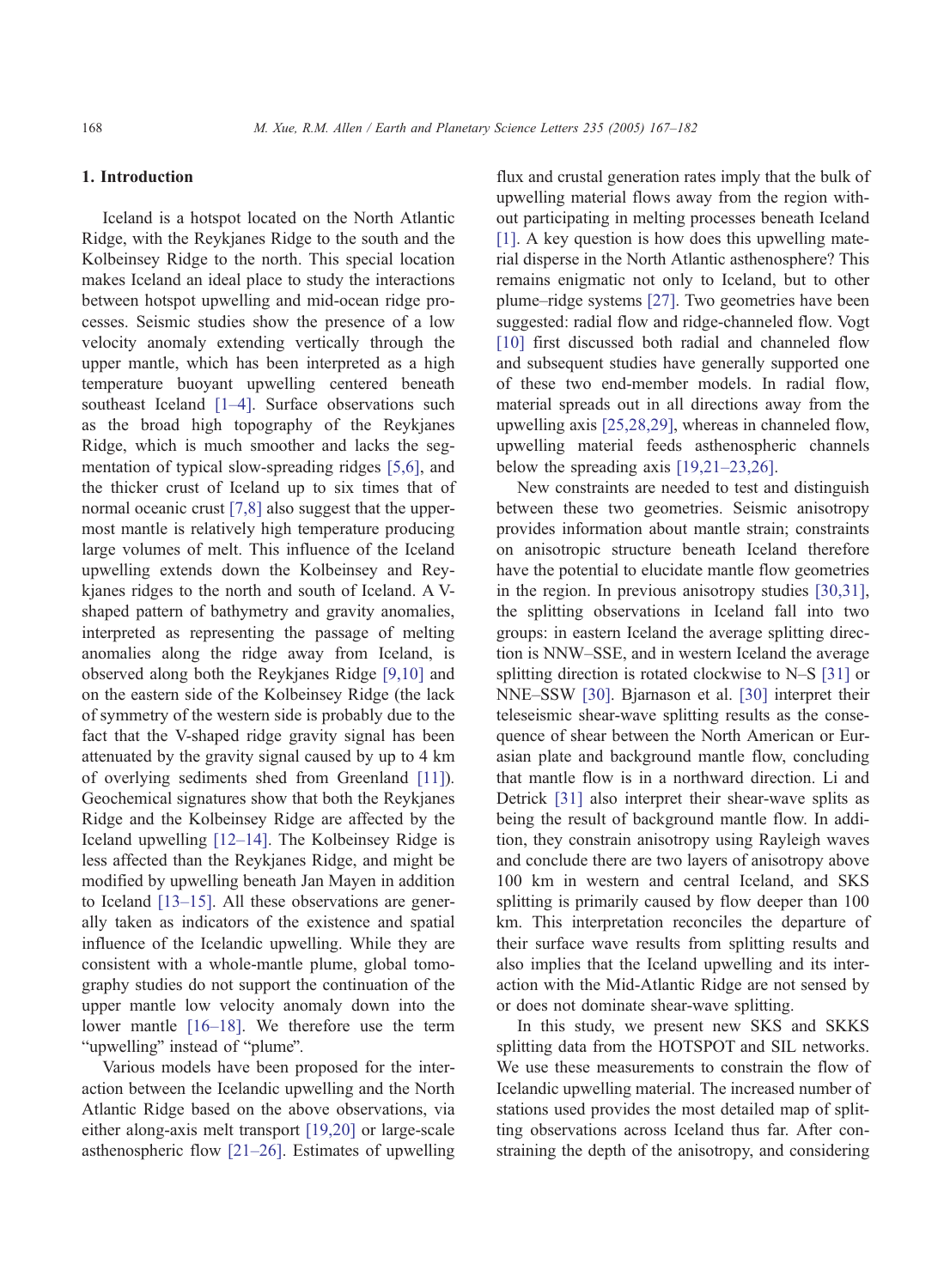<span id="page-2-0"></span>the effect of water plus stress and melt on the relationship between anisotropy and flow, we conclude that upwelling material flows from the upwelling axis northwestward towards the southern end of the Kolbeinsey Ridge. The splitting observations are inconsistent with radial flow of material away from the upwelling and we hypothesize that upwelling material instead feeds asthenospheric channels between the Kolbeinsey and Reykjanes Ridges.

#### 2. Data and method

In our study, we used a total of 40 seismic stations from the HOTSPOT and SIL networks (Fig. 1). The HOTSPOT network was a temporary PASSCAL deployment of broadband instruments from July 1996 till July 1998 [\[3\].](#page-13-0) We also included 11 broadband stations from the Southern Iceland Lowlands project (SIL network) [\[32\],](#page-14-0) which provided high quality data during the same period. Among 658 teleseismic events with magnitude equal to or greater than 5.5 and epicentral distances equal to or greater than  $85^\circ$ , 28 events provided useful data (Fig. 2, [Table 1\)](#page-3-0). For



Fig. 2. Distribution of the 28 events used in this study. The black dots indicate the locations of earthquakes, and gray circles mark  $60^\circ$ ,  $120^\circ$ , and  $180^\circ$  from Iceland.

data to be useful the SKS or SKKS core phases must be well separated from other phases such as S and ScS and have a high signal-to-noise ratio on the transverse seismogram. Generally, events with magnitude in the range of 6.3 to 6.8 and epicenter distance around  $100^\circ$ provide a relatively large number of useful events.



Fig. 1. Seismic stations used in this study: HOTSPOT (circles) and SIL (triangles) stations. The gray segments show fissure swarms indicating where the Mid-Atlantic Ridge crosses the island, and the circular features represent central volcanoes.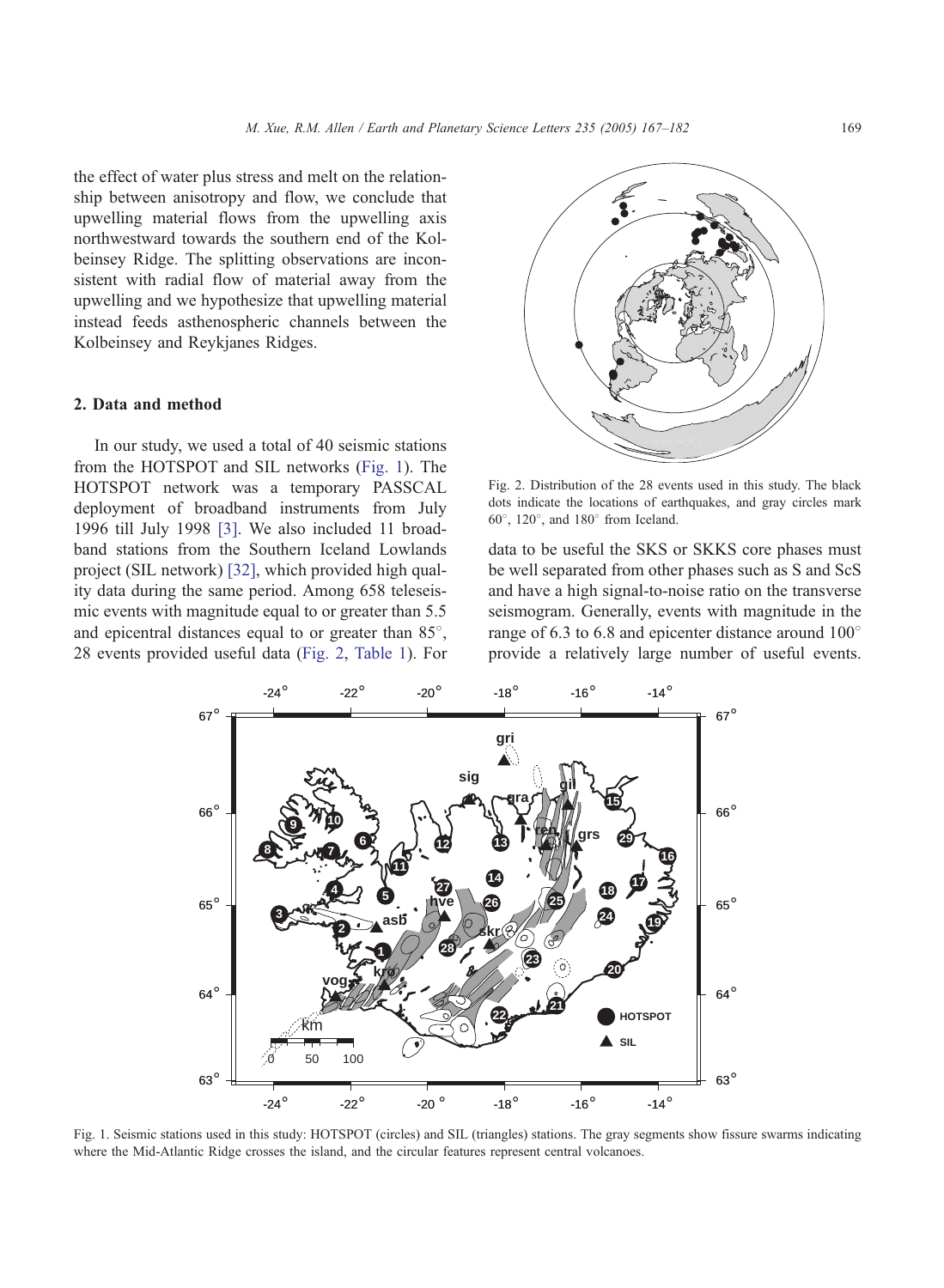<span id="page-3-0"></span>

| Table 1                   |  |  |
|---------------------------|--|--|
| Earthquakes used in study |  |  |

| No.            | Y/M/D      | Julian<br>day | Time      | Latitude | Longitude | Depth (km) | Magnitude | Epicenter<br>distance $(°)$ |
|----------------|------------|---------------|-----------|----------|-----------|------------|-----------|-----------------------------|
| 1              | 1996/07/04 | 186           | 155038.70 | 8.49     | 141.56    | 33.        | 5.9       | 105.1                       |
| $\overline{c}$ | 1996/07/16 | 198           | 100736.65 | 1.02     | 120.25    | 33.        | 6.6       | 107.5                       |
| 3              | 1996/07/22 | 204           | 141935.77 | 1.00     | 120.45    | 33.        | 7.0       | 107.6                       |
| 4              | 1996/08/05 | 218           | 223822.09 | $-20.69$ | $-178.81$ | 550.       | 7.4       | 133.8                       |
| 5              | 1996/09/20 | 264           | 000318.37 | 9.60     | 126.29    | 33.        | 6.4       | 101.0                       |
| 6              | 1996/09/20 | 264           | 041027.68 | 9.46     | 126.28    | 33.        | 6.6       | 101.1                       |
| 7              | 1996/09/20 | 264           | 041104.55 | 9.45     | 126.33    | 33.        | 6.6       | 101.1                       |
| 8              | 1997/03/11 | 70            | 192200.13 | 7.74     | 127.65    | 10.        | 7.2       | 103.1                       |
| 9              | 1997/05/09 | 129           | 090637.27 | 13.20    | 144.70    | 29.        | 6.1       | 100.9                       |
| 10             | 1997/05/22 | 142           | 132136.35 | 18.92    | 121.34    | 33.        | 6.1       | 90.8                        |
| 11             | 1997/05/27 | 147           | 150903.76 | 16.33    | 145.44    | 536.       | 5.6       | 97.9                        |
| 12             | 1997/06/24 | 175           | 230453.14 | $-1.92$  | 127.90    | 33.        | 6.4       | 112.5                       |
| 13             | 1997/07/06 | 187           | 095400.76 | $-30.06$ | $-71.87$  | 19.        | 6.8       | 103.5                       |
| 14             | 1997/07/06 | 187           | 231520.49 | $-30.16$ | $-71.86$  | 33.        | 5.8       | 103.6                       |
| 15             | 1997/07/08 | 189           | 022407.32 | 23.80    | 142.70    | 33.        | 5.8       | 90.2                        |
| 16             | 1997/07/21 | 202           | 231939.35 | $-30.33$ | $-71.92$  | 33.        | 6.0       | 103.8                       |
| 17             | 1997/07/27 | 208           | 052129.27 | $-30.52$ | $-71.86$  | 33.        | 6.3       | 104.                        |
| 18             | 1997/10/04 | 277           | 183141.05 | $-35.29$ | $-106.71$ | 10.        | 5.7       | 120.9                       |
| 19             | 1997/10/08 | 281           | 104749.92 | $-29.25$ | 178.35    | 617.       | 5.7       | 142.8                       |
| 20             | 1997/10/15 | 288           | 010333.46 | $-30.93$ | $-71.22$  | 58.        | 7.6       | 104.1                       |
| 21             | 1997/11/25 | 329           | 121433.63 | 1.24     | 122.54    | 24.        | 7.0       | 108.0                       |
| 22             | 1997/11/28 | 332           | 225341.53 | $-13.74$ | $-68.79$  | 586.       | 6.7       | 87.3                        |
| 23             | 1997/12/22 | 356           | 020550.08 | $-5.49$  | 147.87    | 179.       | 7.2       | 119.8                       |
| 24             | 1998/05/23 | 143           | 174447.77 | 8.14     | 123.73    | 657.       | 6.0       | 101.7                       |
| 25             | 1998/06/09 | 160           | 120455.32 | $-18.87$ | $-173.31$ | 33.        | 5.5       | 131.0                       |
| 26             | 1998/06/22 | 173           | 202624.91 | 12.36    | 144.45    | 33.        | 5.7       | 101.7                       |
| 27             | 1998/07/29 | 210           | 071424.08 | $-32.31$ | $-71.29$  | 51.        | 6.3       | 105.5                       |
| 28             | 1998/07/29 | 210           | 180029.99 | $-2.69$  | 138.90    | 33.        | 6.7       | 115.6                       |

The back azimuths of the 28 useful events fall into three groups:  $9-45^{\circ}$ ,  $220-255^{\circ}$ , and  $327-347^{\circ}$ , as shown in [Fig. 2.](#page-2-0) In total, 258 shear-wave splitting measurements were made in this study.

We followed the method of Silver and Chan [\[33,34\]](#page-14-0) to calculate the shear-wave splitting parameters  $\phi$  (the splitting direction) and  $\delta t$  (the delay time) for individual earthquakes and then followed a multi-event stacking procedure of Wolfe and Silver [\[35\]](#page-14-0) to stack the error surfaces of individual earthquakes and reduce the uncertainty in estimated  $\phi$  and  $\delta t$  at each station. We low-pass filtered all teleseismic phases at 10 s to reduce microseismic noise before making splitting measurements.

We observed many null results (by which we mean zero or little energy on the transverse component) in western Iceland. A null observation suggests there is either isotropic structure beneath the station or there is anisotropy but the fast axis is near-parallel or -perpendicular to the initial polarization direction (the radial direction for SKS). Calculation of the energy on the corrected transverse component for the usual range of  $\phi$  and  $\delta t$  results in a broad minimum and elongated double contours in  $\delta t$  direction within 10–15° of a direction parallel or perpendicular to the back azimuth [\[36\].](#page-14-0) Correspondingly, including null splits in stacking can constrain fast splitting directions while leaving the splitting delays unconstrained. We can therefore include null observations in our stacking procedure using multiple events recorded.

#### 3. Splitting results

The splitting parameters for the HOTSPOT and SIL networks derived by the stacking procedure of Wolfe and Silver [\[35\]](#page-14-0) are given in [Table 2.](#page-4-0) The splitting results fall into two groups as shown in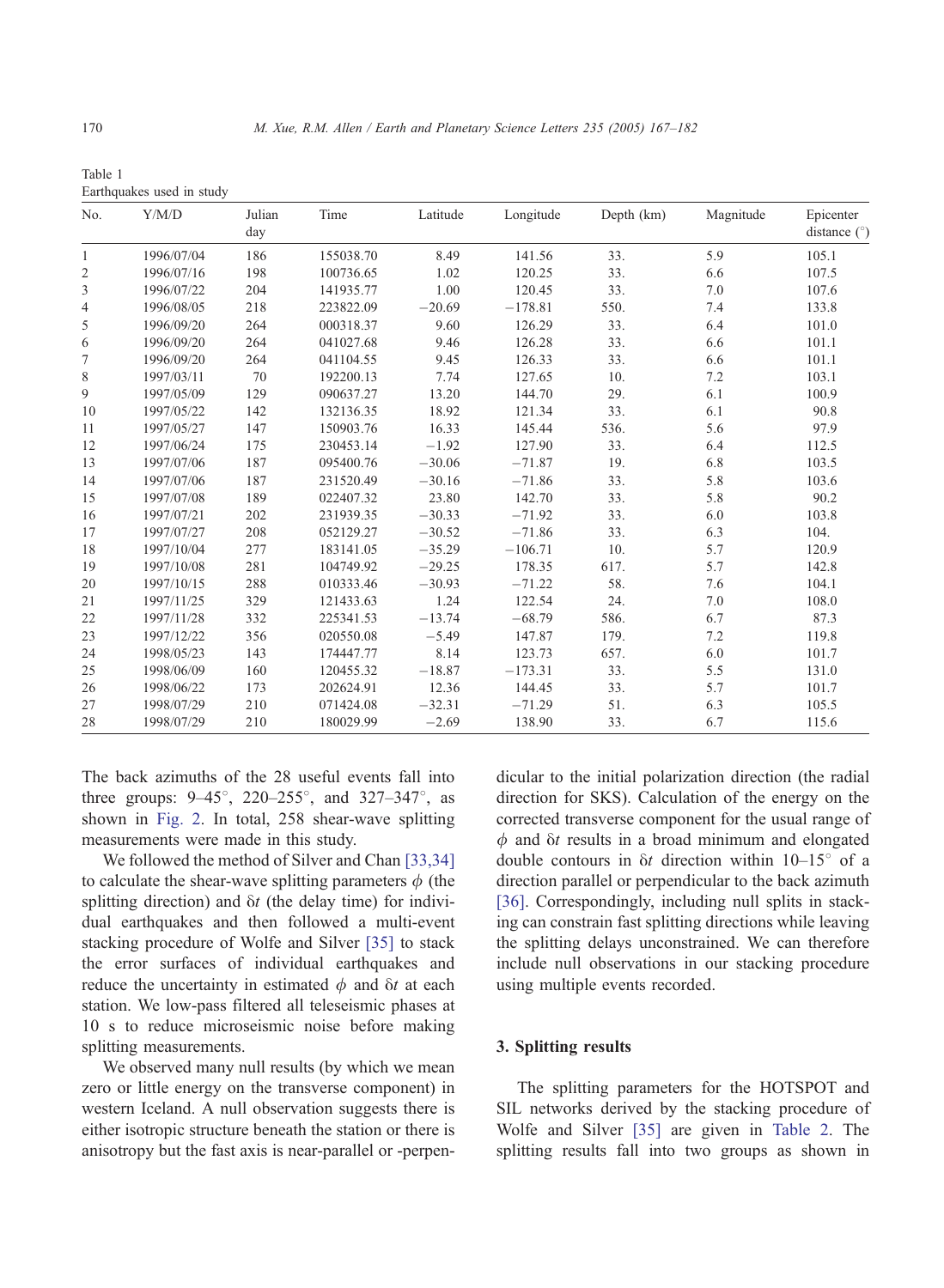The  $\sigma_{\phi}$  and  $\sigma_{\delta t}$  are the standard deviations in  $\phi$  and  $\delta t$ , respectively, and  $n$  is the stacked number of records for each station.

[Fig. 3:](#page-5-0) (1) in western Iceland the average fast splitting direction is  $N21^{\circ}E$  with an average delay time 0.6 s; (2) in central and eastern Iceland: the average fast splitting direction is  $N27°W$  with an average delay time 1.4 s. Two subgroups are also observed in central and eastern Iceland with the Mid-Atlantic Ridge as the dividing line: the average fast splitting direction is N38  $\degree$ W with an average delay time 1.5 s in central

Iceland and the average fast splitting direction is  $N17°W$  with an average delay time 1.2 s in eastern Iceland. Generally, the splitting results for central and eastern Iceland are very well constrained, whereas the splitting results for western Iceland show weak to negligible anisotropy with less well-constrained splitting directions.

Comparison of our splitting observations with regional anisotropic models shows broad consistency. Pilidou et al. [\[37\]](#page-14-0) use Rayleigh waves to constrain anisotropy in the upper few hundred kilometers of the North Atlantic and western Europe. They observe a rotation of the fast axis orientation from N–S west of Iceland to NW–SE east of Iceland (the lateral resolution is several hundred kilometers), which is consistent with the trend we see from west to east across Iceland. Compared with the two previous studies of shear-wave splitting across Iceland [\[30,31\],](#page-14-0) we add new observations at HOT27, HOT12, HOT11, HOT14, HOT26, and all SIL stations. Although most of our splitting observations are consistent with previous studies, there are two exceptions at station HOT27 and HOT12 in central Iceland ([Fig. 3\)](#page-5-0). At station HOT27, the splitting direction we observed is NW–SE, which is almost perpendicular to NE–SW observed by Li and Detrick [\[31\]](#page-14-0) and NNE–SSW observed at nearby station BLOL by Bjarnason et al. [\[30\].](#page-14-0) At station HOT12, the splitting direction we observed is NW–SE, different from N–S observed by Li and Detrick [\[31\].](#page-14-0) We note that the NW–SE fast axes indicated by our splitting observations at HOT12 and HOT27 are consistent with observations at surrounding stations. [Fig. 4](#page-5-0) shows the splitting parameters of  $\phi$  as a function of event back-azimuth at station HOT27 and HOT12. On the basis of consistency between adjacent stations we also expect a NW–SE fast axis for HOT11. However we can only make null observations given the limited range of back azimuths to events providing good SKS observations at HOT11. These nulls could indicate isotropic structure or anisotropy with a fast axis parallel or perpendicular to the back azimuth. In the case of HOT11, we prefer an interpretation with a NW–SE oriented fast axis, i.e. anisotropy similar to surrounding stations. We also performed bootstrap tests of stacked splitting parameters to new observations at HOT27, HOT12, HOT13, HOT14, SIG, and GRI, showing that these new observations are robust.

<span id="page-4-0"></span>Table 2 Shear-wave splitting parameters for HOTSPOT and SIL stations

| Station           | $\phi$ (°)       | $\sigma_{\phi}$ (°) | $\delta t$ (s) | $\sigma_{\delta t}$ (s) | $\boldsymbol{n}$         |  |  |  |  |
|-------------------|------------------|---------------------|----------------|-------------------------|--------------------------|--|--|--|--|
| HOT01             | 36               | 11                  | 0.65           | 0.30                    | 11                       |  |  |  |  |
| HOT <sub>02</sub> | 20               | 5                   | 1.20           | 0.35                    | 9                        |  |  |  |  |
| HOT03             |                  | All null results    |                |                         |                          |  |  |  |  |
| HOT04             | $-30$            | 21                  | 0.50           | 0.20                    | 13                       |  |  |  |  |
| HOT05             | 7                | 21                  | 0.40           | 0.175                   | 7                        |  |  |  |  |
| <b>HOT06</b>      | $-22$            | 22.5                | 0.20           | 0.3                     | 15                       |  |  |  |  |
| HOT07             | 25               | $\mathbf{1}$        | 2.80           | 0.35                    | 11                       |  |  |  |  |
| HOT08             | 13               | 22.5                | 0.35           | 0.35                    | 13                       |  |  |  |  |
| HOT09             | $-3$             | 22.5                | 0.10           | 0.2                     | 11                       |  |  |  |  |
| HOT10             | $\overline{c}$   | 7.5                 | 0.80           | 0.125                   | 12                       |  |  |  |  |
| HOT11             |                  | All null results    |                |                         |                          |  |  |  |  |
| HOT12             | $-43$            | $\overline{c}$      | 2.00           | 0.45                    | $\overline{7}$           |  |  |  |  |
| HOT13             | $-32$            | 5.5                 | 1.25           | 0.225                   | 8                        |  |  |  |  |
| HOT14             | $-39$            | $\overline{4}$      | 1.00           | 0.2                     | 12                       |  |  |  |  |
| HOT15             | $-22$            | 6.5                 | 1.25           | 0.2                     | 5                        |  |  |  |  |
| HOT16             | $-19$            | $\overline{2}$      | 1.20           | 0.15                    | 11                       |  |  |  |  |
| HOT17             | $-22$            | 2.5                 | 1.20           | 0.125                   | 13                       |  |  |  |  |
| HOT18             | $-27$            | 3                   | 1.45           | 0.175                   | 6                        |  |  |  |  |
| HOT19             | $-22$            | 5.5                 | 1.35           | 0.20                    | 3                        |  |  |  |  |
| HOT20             | $-3$             | 5                   | 0.85           | 0.05                    | $\overline{\mathcal{I}}$ |  |  |  |  |
| HOT21             | All null results |                     |                |                         | 5                        |  |  |  |  |
| <b>HOT22</b>      | All null results |                     |                |                         | 5                        |  |  |  |  |
| HOT23             | $-17$            | 11                  | 0.80           | 0.225                   | 6                        |  |  |  |  |
| HOT24             | $-11$            | $\overline{4}$      | 1.25           | 0.1                     | 5                        |  |  |  |  |
| HOT25             | $-22$            | 12.5                | 0.90           | 0.25                    | 5                        |  |  |  |  |
| HOT26             | All null results |                     |                |                         | $\overline{c}$           |  |  |  |  |
| HOT27             | $-47$            | 1.5                 | 1.70           | 0.225                   | 8                        |  |  |  |  |
| HOT28             | $-44$            | 2.5                 | 1.75           | 0.325                   | 6                        |  |  |  |  |
| <b>HOT29</b>      | $-17$            | 4.5                 | 1.45           | 0.425                   | 3                        |  |  |  |  |
| ASB               | 24               | 22.5                | 0.90           | 0.65                    | $\overline{4}$           |  |  |  |  |
| <b>VOG</b>        |                  | All null results    |                |                         |                          |  |  |  |  |
| GRI               | $-33$            | 9.5                 | 1.40           | 0.425                   | $\overline{4}$           |  |  |  |  |
| <b>HVE</b>        | All null results |                     |                |                         | 3                        |  |  |  |  |
| <b>KRO</b>        | $-63$            | 3.5                 | 1.40           | 0.25                    | 3                        |  |  |  |  |
| <b>SIG</b>        | $-43$            | $\overline{2}$      | 2.30           | 0.525                   | 5                        |  |  |  |  |
| <b>SKR</b>        | All null results |                     |                |                         | $\mathbf{1}$             |  |  |  |  |
| GIL               | $-36$            | 22.5                | 1.50           | 1.175                   | $\overline{2}$           |  |  |  |  |
| <b>GRA</b>        | 1                | 9.5                 | 1.10           | 0.25                    | $\overline{4}$           |  |  |  |  |
| <b>GRS</b>        | $-7$             | 6.5                 | 1.45           | 0.175                   | $\overline{2}$           |  |  |  |  |
| <b>REN</b>        | All null results |                     |                |                         | $\overline{c}$           |  |  |  |  |
|                   |                  |                     |                |                         |                          |  |  |  |  |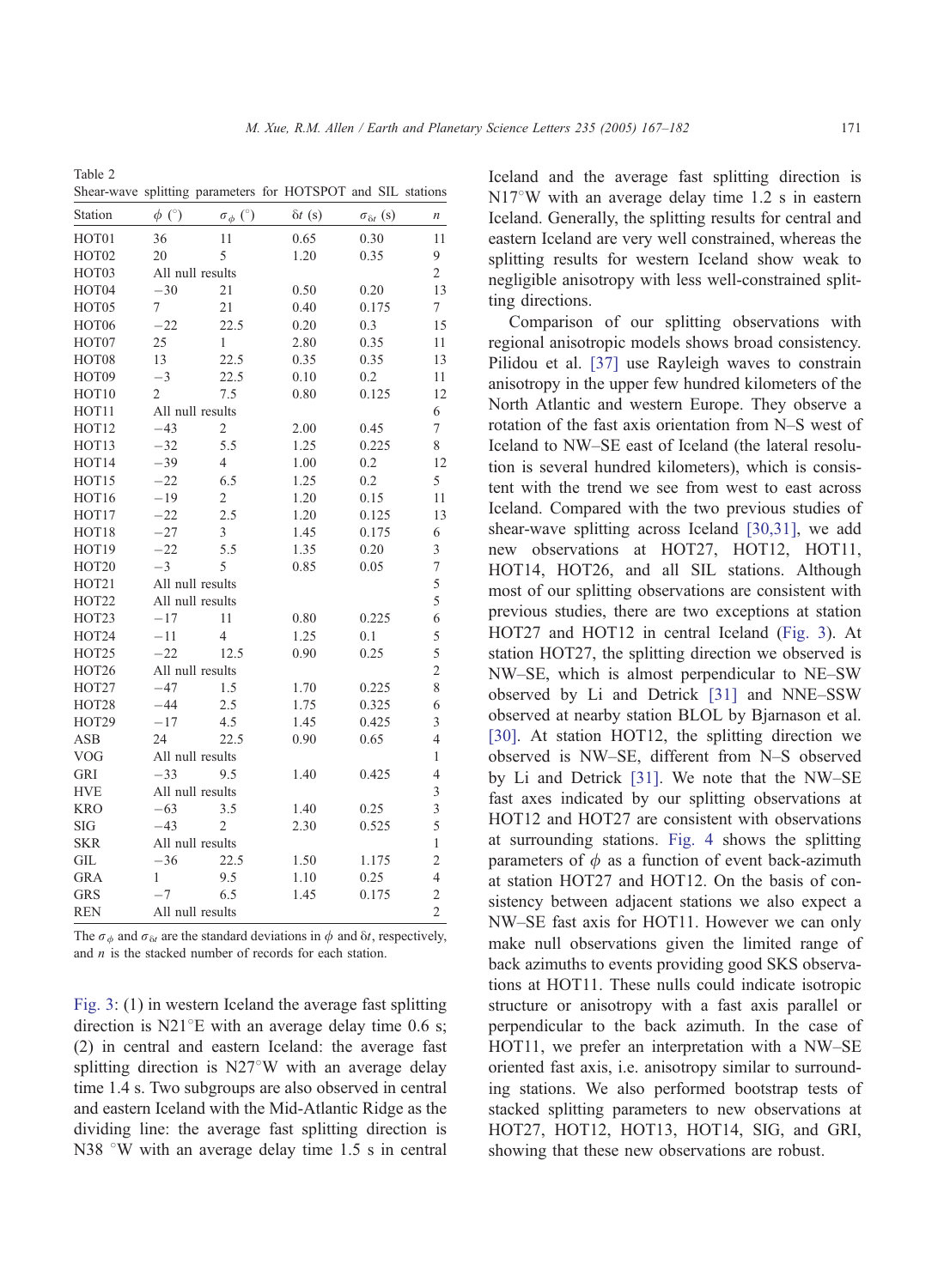<span id="page-5-0"></span>

Fig. 3. Splitting results across Iceland. At each station the line orientation gives the fast splitting direction  $\phi$ , and its length is linearly proportional to  $\delta t$ . The black lines indicate the results from our study with the thickest lines indicating fast axis orientation and thin crosses indicating null results. The light gray wedges indicate the 95% confidence region in the polarization direction. The thin dark gray lines indicate the results from Bjarnason et al. [2002]; the thin light gray lines indicate the results from Li and Detrick [2003]. Also indicated are the neovolcanic zones (gray region) and glaciers (light gray shades).



Fig. 4. Fast splitting directions  $\phi$  as a function of event back-azimuth for station HOT27 (a) and HOT12 (b). Black dots and vertical solid lines indicate  $\phi$  and corresponding uncertainties, respectively. Circles connected by dotted lines indicate the two candidate fast directions from null results. Horizontal gray bars illustrate the best fit  $\phi$  calculated from stacking the splitting observation from all the events.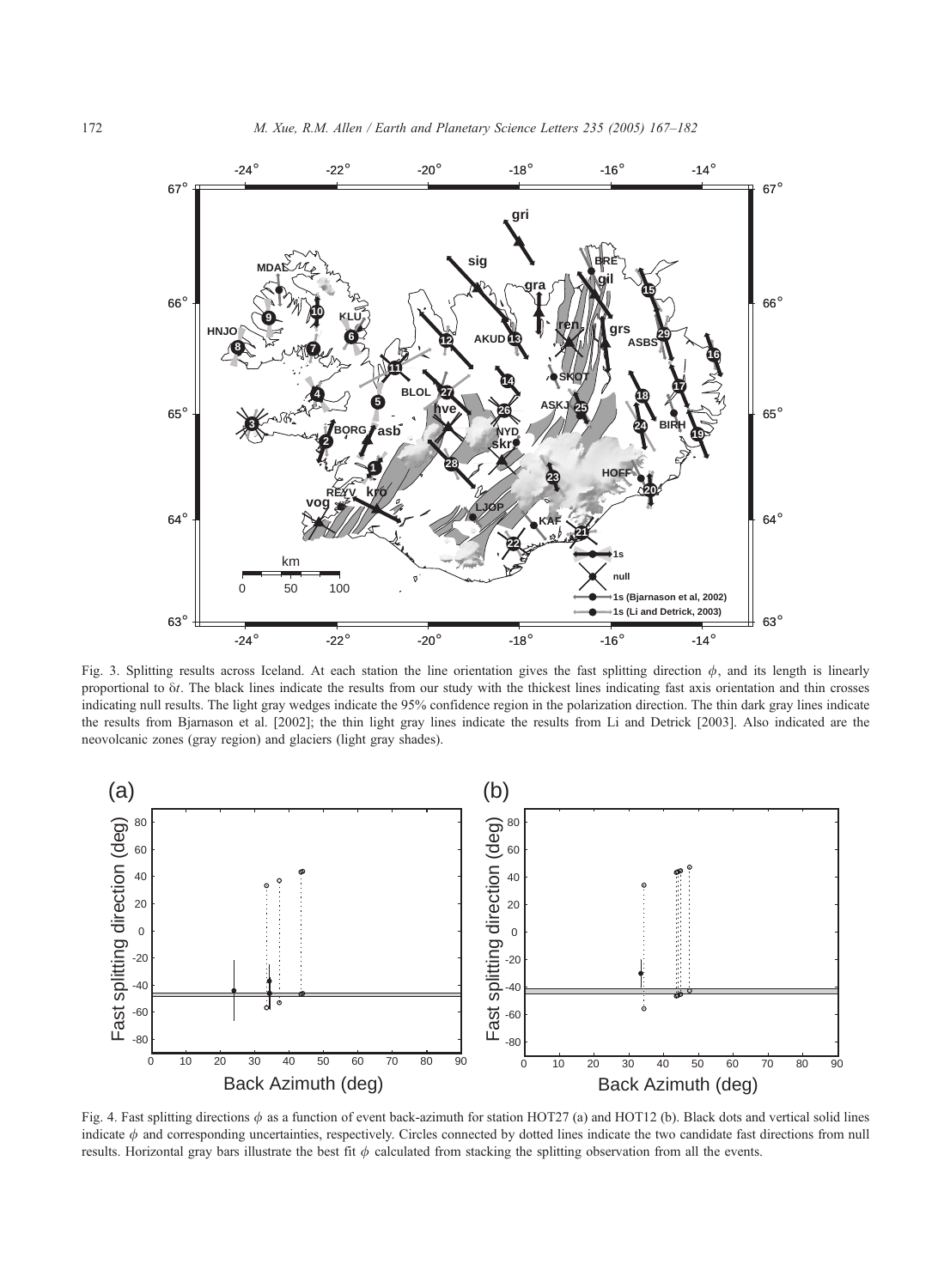In our study, after stacking 11 events at station HOT07, we observed a very large apparent splitting time of 2.8 s. For each event, we observed only negligible energy with respect to noise levels on the original transverse seismogram, energy contours elongating in the  $\delta t$  direction, and/or poorly constrained optimal  $\phi$  and  $\delta t$ . The apparently large  $\delta t$  is therefore more likely due to noise rather than real signal and was discarded.

#### 4. Interpretation of shear-wave splits

## 4.1. Source depth of the anisotropic signal

Because the conversion from an S- to P-wave in the outer core removes any splitting due to the source-side of the path, SKS splitting measurements represent an integral along the mantle ray path on the receiver side. As the ray path is nearly vertical through the mantle and crust, the anisotropy is located within a nearly vertical column beneath the station. Silver [\[38\]](#page-14-0) studied contributions of various layers in the Earth to SKS splitting times. He found the average contribution from the crust to be 0.2 s, and the contribution from the lower mantle and transition zone to be typically less than 0.2 s. He concluded that the SKS splitting times (with typical values of 1 s) arise primarily from anisotropy in the upper mantle beneath the Moho [\[38\].](#page-14-0) In Iceland, splitting times of 0.1–0.3 s are observed in the crust beneath the Western Volcanic Zone and smaller splitting times of 0.1 s are observed in South Iceland Seismic Zone [\[39\].](#page-14-0) Our observed SKS splitting times of up to 2 s therefore suggest that any crustal contribution to SKS splitting times is small and the upper mantle is the primary source.

Two features of our data also suggest that the anisotropy we observed is in the upper mantle. Firstly, the close proximity of adjacent stations in Iceland results in near-identical lower-mantle ray paths from a single event. It is only in the upper mantle that ray paths to western and central Iceland are distinct while differences in splitting time of up to 1 s are observed. This requires strongly heterogeneous anisotropy in the upper mantle. Secondly, the insensitivity of the fast axis orientation at a single station to event back azimuth implies a shallow source as it is only in the upper few hundred kilometers that rays from multiple events to the same station share the same path.

We conclude that in central and eastern Iceland the upper mantle is the primary source of anisotropy for the following reasons: (1) the previously observed crustal splitting times are roughly a factor of six smaller than what we observed in central and eastern Iceland, (2) our splitting times do not correlate with crustal thickness, and (3) splitting orientations do not correlate with surface structures. In western Iceland, the contribution of the crust may be more important. Our splitting observations in the Westernfjords are only a factor of 2 to 3 greater than typical crustal splitting times. This may suggest that the upper mantle is more isotropic or the apparent thickness of the asthenospheric layer of anisotropy is thinner beneath western Iceland.

#### 4.2. Single layer of anisotropy

Our interpretation of the SKS splitting observations assumes a single layer of uniform anisotropy. If there were multiple layers of anisotropy, there would be a dependence of splitting times and/or spitting directions on back azimuth. In our splitting observations, neither  $\phi$  nor  $\delta t$  show a significant dependence on back azimuth. [Fig. 5a](#page-7-0) and b show the splitting parameters of  $\phi$  and  $\delta t$  as a function of event backazimuth at station HOT17. Splitting observations for individual events are quite uniform with small variations for different back-azimuths, indicating that a single layer of anisotropy dominates the observations. Further, we observe null splits at more than ten stations for events whose back azimuth is near-parallel or -perpendicular to the splitting directions observed using other events. If there was more than one layer of anisotropy, a null result could not be observed except in the unusual case in which different layers cancel the anisotropy of one another exactly. Given the incomplete coverage of event back azimuth and the low frequency of the SKS waveforms used, it is still possible that additional layers of relatively thin anisotropy are present beneath Iceland. If such layers exist, they are most likely beneath western Iceland as the area shows weak anisotropy with less well-constrained splitting directions. Similar splitting observations have been made in the case of layered structures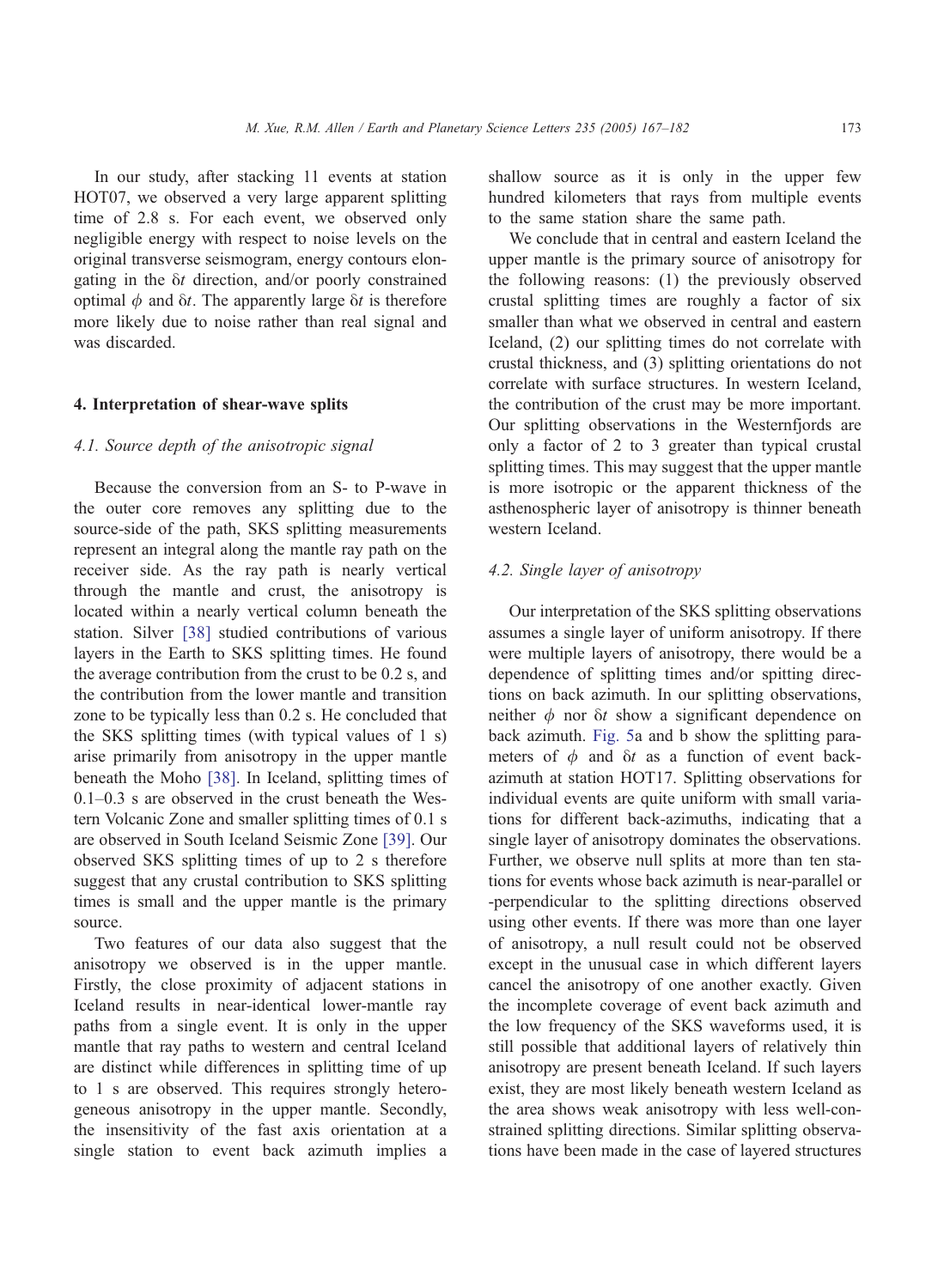<span id="page-7-0"></span>

Fig. 5. Splitting parameters (a)  $\phi$  and (b)  $\delta t$  as a function of event back-azimuth for station HOT17. Black dots indicate  $\phi$  in (a) and  $\delta t$  in (b). Other symbols have the same meaning as in [Fig. 4.](#page-5-0)

[\[40\]](#page-14-0) or vertical heterogeneity [\[41\].](#page-14-0) In central and eastern Iceland we interpret our splitting results in terms of a single layer of anisotropy by which we mean a single layer of anisotropy dominates the splitting observations.

It is impossible to determine the thickness of an anisotropic layer generating SKS splits as the layer thickness and strength of the anisotropy trade off against one another. To get a sense of the order of magnitude of the thickness of the anisotropic layer beneath Iceland we assume that the strength of anisotropy is similar to the average 4% anisotropy observed in natural peridotites from 120 to 170 km depth [\[42\].](#page-14-0) Given 4% anisotropy a 2 s delay would be generated by a 200 km thick layer.

#### 4.3. Relating flow to the fast splitting direction

The relation between the mantle flow direction and mineral preferred orientation is complicated as different olivine fabrics develop not only for different types of deformation, such as simple shear, pure shear, and axial compression, but also with different strain amplitudes (e.g., [\[43–47\]\)](#page-14-0). While simple shear is believed to be the dominant mode of deformation in the upper mantle (e.g., [\[45,48\]\)](#page-14-0), deformation types other than simple shear may exist in the vicinity of Icelandic upwelling. When flow occurs in simple shear the olivine a axis tracks with the strain ellipsoid. For relatively small strains (e.g., lower than  $\sim 75\%$ ) [\[48\]\)](#page-15-0), olivine a axes are closely aligned with the principal axis of strain ellipsoid within the foliation plane, and at an angle of  $45^\circ$  counterclockwise from the flow direction [\[43,47,48\].](#page-14-0) With progressive strain, olivine a axes follow the strain ellipsoid and rotate towards the flow plane [\[43,47\]](#page-14-0) becoming subparallel to the flow direction for large strains  $( \sim 150\%)$  [\[48\].](#page-15-0) Thus olivine a axes are expected to be parallel to asthenospheric flow for large strain by simple shear. Given the complex flow close to the upwelling conduit beneath Iceland (within  $\sim$  100 km) we cannot assume simple shear across a horizontal plane. Instead we might expect more variable crystallographic orientations due to both different types of deformation and magnitudes and orientations of strain. An SKS phase traveling through such complex structure would not develop a simple split due to reduced amplitude on the tangential component caused by scattering [\[41\].](#page-14-0) We would therefore expect null or small delay time splitting observations close the upwelling axis. In our interpretation we make the simplifying assumption that away from the upwelling conduit material is flowing away from Iceland by simple shear on a horizontal plane. Close to the upwelling axis the more complex relationship between crystallographic axes and flow is likely to result in small or no splitting delays. Given the assumption of simple shear, we must still consider the effect of water [\[49\]](#page-15-0) and melt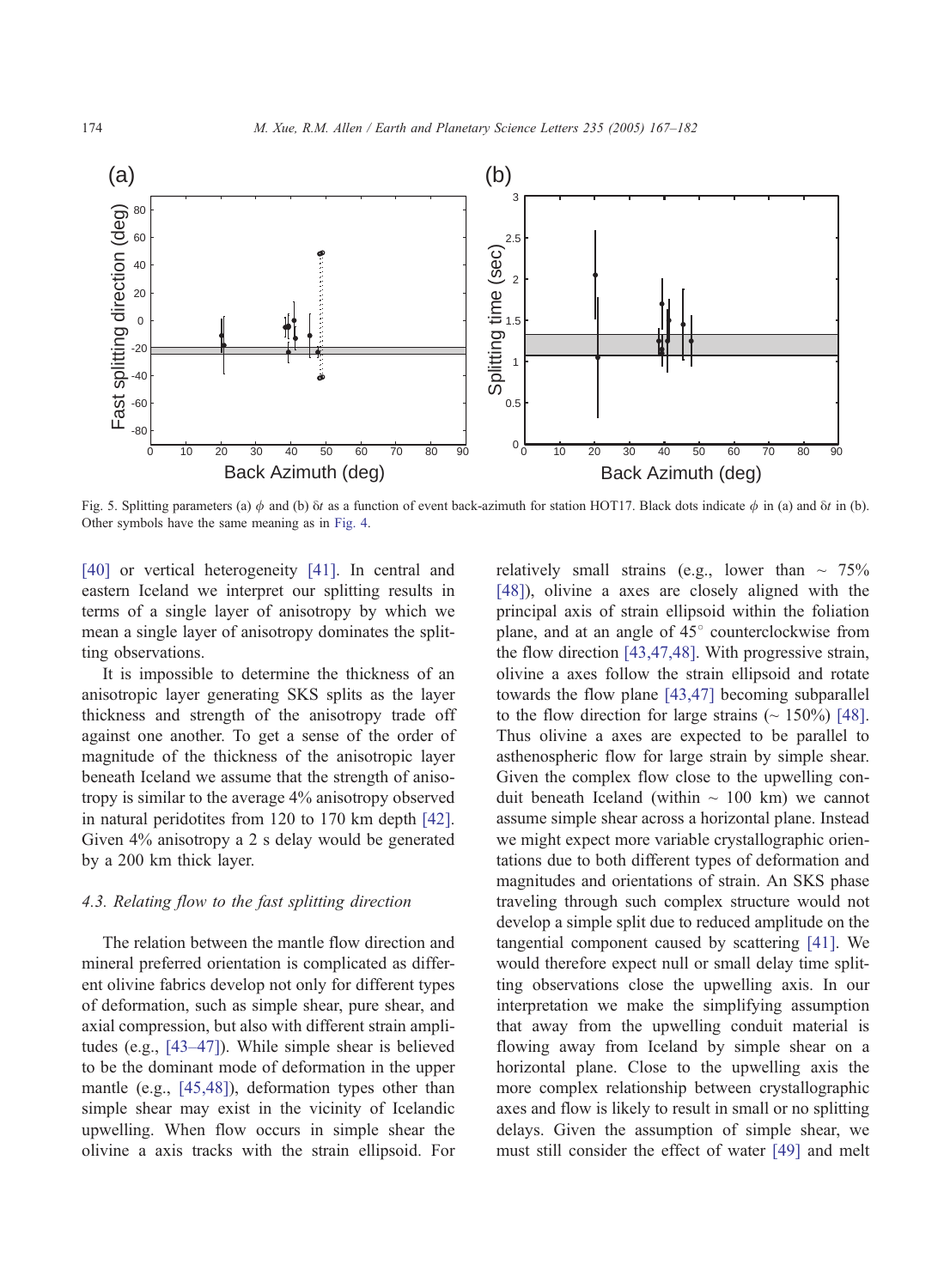# 4.3.1. The influence of water on the fast splitting direction

The experimental study by Jung and Karato [\[49\]](#page-15-0) questions the assumption that flow directions are generally parallel to the seismically fast splitting direction corresponding to the type-A fabric of olivine. Their results show that when water is added to olivine, the relation between seismic anisotropy and flow geometry undergoes marked changes. In addition to the wellknown type-A fabric in which the olivine [100] axis is subparallel to the shear direction and the  $(010)$  plane is subparallel to the shear plane, they identified two new types of fabric: type-B and type-C. In type-B, the olivine [001] axis is subparallel to the shear direction and the (010) plane is subparallel to the shear plane. In type-C, the [001] axis is subparallel to the shear direction and the (100) plane is subparallel to the shear plane. In addition to the above three types of fabric, a fourth type of fabric, type-D, has been reported [\[51\].](#page-15-0) Type-D develops at high strain, and has a sharp [100] maximum oriented parallel to the shear direction and girdles of [010] and [001] normal to that direction. Jung and Karato [\[49\]](#page-15-0) concluded that type-A dominates at low stress and low water content, type-B dominates at high water content and/or high stress, type-C dominates at high water content and modest stress, and type-D dominates at high stress and low water content. In type-A, type-C, and type-D fabrics, the fast splitting direction of an S-wave is subparallel to the flow direction (in a horizontal flow for type-A and type-C; the shear plane can not be identified for type-D); whereas in type-B fabric, the fast splitting direction of the S-wave is nearly perpendicular to the flow direction (in a horizontal flow) [\[49,51\].](#page-15-0) Although type-B fabric has a significant influence on the lattice preferred orientation, the required conditions for type-B fabric to dominate (high stress and high water content) are not common in the mantle [\[52\]](#page-15-0). Thus before interpreting our splitting observations, it is important to know the water content and the state of stress beneath Iceland to derive the fabrics of olivine and corresponding relations between the fast splitting direction and the flow direction.

Geochemical studies suggest that Iceland is not only a hotspot but also a wetspot. A comprehensive petrological and geochemical study of basalts dredged along the axis of the Mid-Atlantic Ridge from  $29^{\circ}$ N to  $73^{\circ}$ N shows that the mantle beneath Iceland is enriched in water [\[53\].](#page-15-0) Water concentrations show an increasing trend from south of  $61^{\circ}N$  to Iceland [\[14\],](#page-14-0) reaching  $0.47 \text{ wt.} \%$  in Iceland [\[54\].](#page-15-0) They are 1.5 to 4 times higher than typical mid-ocean ridge basalts  $(0.12 \text{ wt.}\%; [55])$  $(0.12 \text{ wt.}\%; [55])$ . Water concentrations of between 620 and 920 ppm have also been measured in basaltic glasses from submarine and subglacial eruption sites along the Reykjanes Ridge and Iceland, respectively [\[56\].](#page-15-0) All these observations suggest that Iceland is a wet hotspot.

Stress is the other key factor to decide the dominant fabric type of olivine beneath Iceland. Although there are no direct stress measurements available for the Icelandic upper mantle, we assume that the state of stress beneath Iceland is similar to that beneath typical rift zones as Iceland is located on the Mid-Atlantic Ridge. Peridotites from typical rift-zone environments and xenoliths from ocean island basalts show stress magnitudes of  $\sim$  1 to 10 MPa [\[57\].](#page-15-0) Therefore, we expect the magnitude of stress to be low. In such low stress and medium to high water content (between 620 and 920 ppm) environments, type-A and type-C fabrics of olivine dominate [\[49\].](#page-15-0) Both type-A and type-C fabric of olivine result in the fast splitting direction of a shear-wave with a nearly vertical ray path being parallel to the flow direction (in a horizontal flow). Thus, despite the high water content, the parallelism between the seismic fast axis and the flow direction should hold beneath Iceland due to the expected low stress environment.

# 4.3.2. The influence of melt on the fast splitting direction

Holtzman et al. [\[50\]](#page-15-0) deformed partially molten mantle rocks under anhydrous conditions and observed that melt-rich layers cause a switch of the  $a$ - and  $c$ -axes, resulting in a fast direction perpendicular to the shear direction. The importance of this observation for the interpretation of anisotropy beneath Iceland is dependent on the percentage of melt in the mantle beneath Iceland and its geometric extent, which we now consider.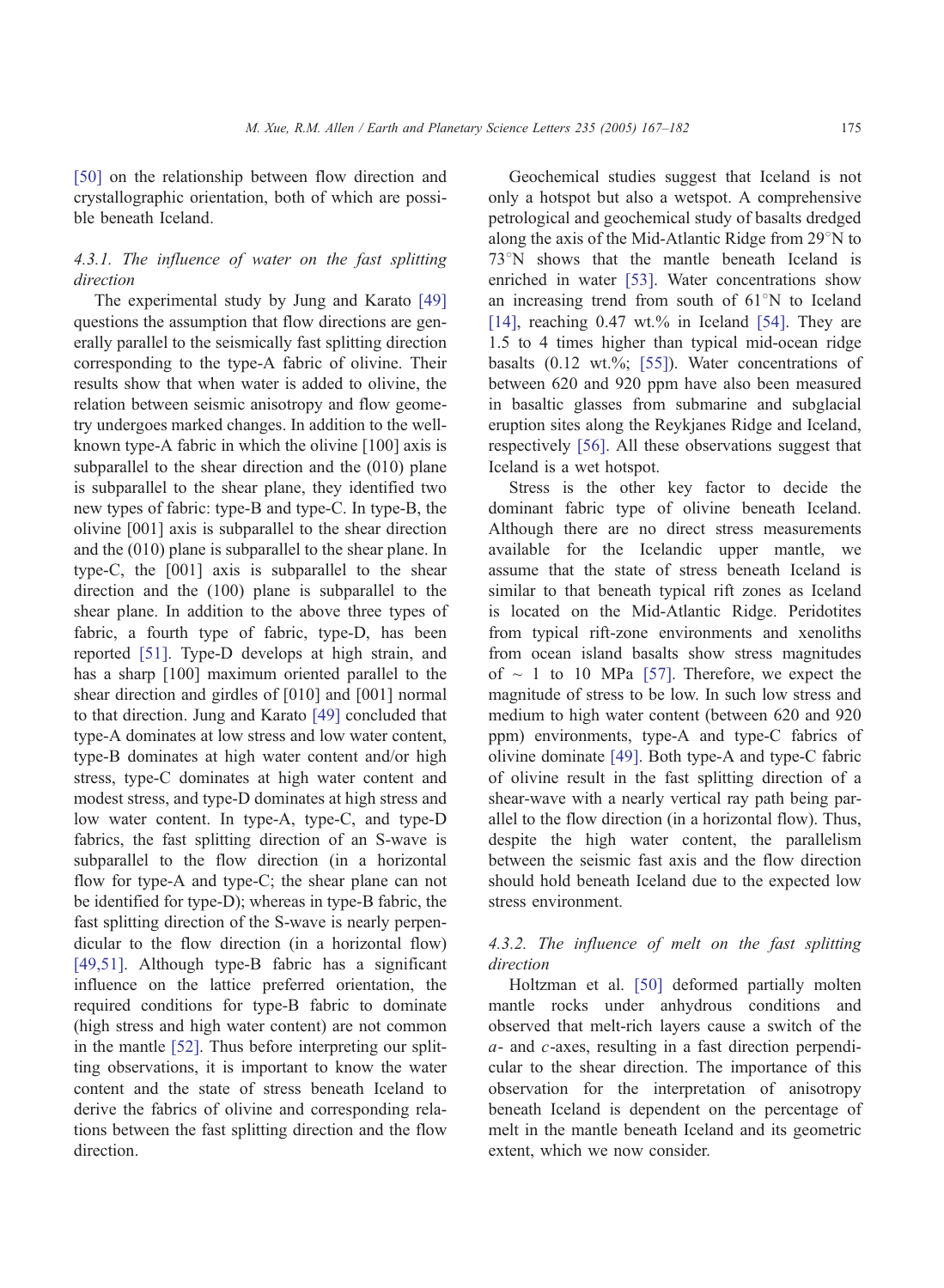Geophysical studies of the uppermost mantle beneath Iceland do not require the presence of melt to explain velocity anomalies which has lead to an estimated upper bound of 1% melt fraction [\[7,58\].](#page-13-0) More recently, observed disequilibrium of U-series activity ratios in Iceland requires melt to separate from the source region when the melt fraction exceeds a few tenths of a percent, and suggests that the melt reaches the surface within 20 years [\[59\].](#page-15-0) These observations indicate that only a small melt fraction is retained beneath Iceland. In comparison, the experiments of Holtzman et al. [\[50\]](#page-15-0) used samples with melt fractions ranging from 2% to 15%, although more recent experiments with as little as 0.5% melt also show the melt bands resulting in a switch of the  $a$ - and c-axes (Holtzman, personal communication). It is therefore likely that the melt fraction beneath Iceland is less than in the experiments of Holtzman. However, it is still possible that a similar switch of the  $a$ - and  $c$ axes occurs for the very low percentage of melt we expect beneath the region.

Inversion results using REE compositions of the olivine tholeiites from Iceland suggest that melting initiates at a depth of 120 to 140 km, and stops at depths as shallow as 20 to 22 km [\[60–63\].](#page-15-0) Both geochemical [\[63\]](#page-15-0) and volumetric arguments [\[1\]](#page-13-0) suggest there is buoyant upwelling beneath Iceland as mantle material is fluxed through the melt zone more rapidly than passive upwelling would allow. Numerical models [\[64\]](#page-15-0) show that in buoyant upwelling, melt is focused within a narrow zone about 50 km across beneath a ridge compared to the much broader  $\sim 150$ km wide zone of melting when upwelling is passive. If there is any effect of melt on splitting observations beneath Iceland it is therefore most likely confined to a narrow region a few tens of kilometers wide beneath the ridge. Pilidou et al. [\[37\]](#page-14-0) completed a regional Rayleigh wave study of anisotropic velocity structure beneath the North Atlantic. Their study is not sensitive to variations in anisotropy on a scale less than  $\sim$  400 km and shows a rotation of the fast axes from NNW– SSE east of Iceland to more N–S west of Iceland in the upper 250 km. Given the sensitivity of Pilidou et al.'s Rayleigh wave study their observations are not sensitive to melt beneath the Icelandic mid-ocean ridge. Our splitting observations show the same trend as Pilidou et al. with fast axis orientations NNW–SSE in eastern and central Iceland, and N–S in western Iceland implying that our observations are not sensitive to any melt either.

In our following interpretation we neglect any effect of melt on the orientation of crystallographic axes with respect to flow. We make this assumption on the basis that (1) the percentage of melt beneath Iceland is smaller than in the Holtzman experiments, (2) any melt is probably focused in a narrow region beneath the ridge, and (3) our observations are consistent with the broad trend of Pilidou et al. [\[37\]](#page-14-0) which is not sensitive to melt.

## 4.4. Comparison of splits with conceptual mantle flow geometries

Bjarnason et al. ([\[30\]](#page-14-0) and references therein) summarized five potential conceptual horizontal mantle flow geometries beneath Iceland: flow associated with relative plate motion perpendicular to the ridge, flow associated with absolute plate motion, background mantle flow, hotspot-related radial flow, and rift-parallel flow. We now compare the orientations of our splitting observations with the anticipated flow geometries from these models.

In the flow geometry associated with relative plate motion, mantle material rises beneath the ridge axis and spreads in the direction of relative plate motion, perpendicular to the ridge. For this geometry, we would expect weak splitting in the neovolcanic zone due to the nearly vertical  $a$ -axes of olivine associated with upwelling, and strong splitting with the fast splitting direction aligned with the spreading direction WNW–ESE away from the ridge. This ridge perpendicular geometry has been observed previously at fast-spreading mid-ocean ridges such as the East Pacific Rise [\[65,66\].](#page-15-0) Our splitting observations are not ridge perpendicular, suggesting that this flow geometry has little contribution to mantle anisotropy beneath Iceland.

If the flow associated with absolute plate motion is the cause of the anisotropic structure beneath Iceland, we would expect splitting observations east of the ridge to represent the Eurasian plate motion while splits to the west represent the North American plate motion. Absolute plate motion in western Iceland is in a westerly direction while in eastern Iceland, the plate velocity is not significantly different from zero [\[67\].](#page-15-0) Thus we would expect strong splitting with a westerly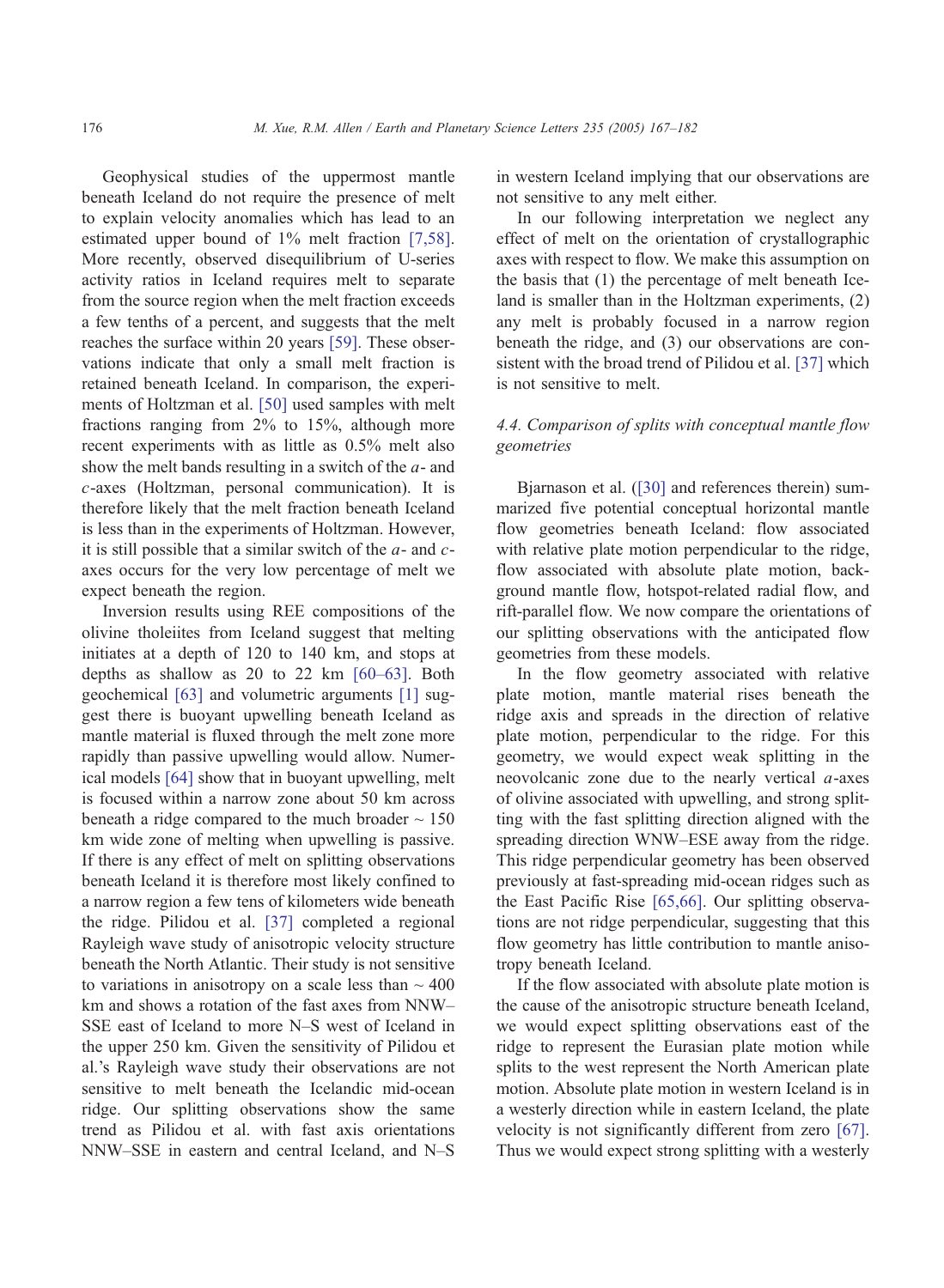fast splitting direction in western Iceland and negligible splitting in eastern Iceland. This also does not match our splitting observations.

If background mantle flow is responsible for the anisotropic structure, we would expect uniform splitting with a coherent fast splitting direction throughout Iceland, because the background mantle flow is expected to be homogeneous across Iceland, although its direction is unknown. Instead, our splitting observations show a range of fast axis orientations.

In the hotspot-related radial flow geometry (Fig. 6a), material rises vertically at the center of the upwelling conduit and diverges radially from the upwelling axis at the base of the lithosphere. We would therefore expect weak splitting at the center of the upwelling due to vertically aligned olivine  $a$ -axes surrounded by a radial pattern of fast splitting directions. The amplitude of our observed splits is noticeably smaller in the region of upwelling centered close to HOT23, [Fig. 3,](#page-5-0) and in north-central Iceland our fast splitting directions do show a gradual rotation consistent with a radial pattern away from the upwelling center. However, in western and eastern Iceland, our fast splitting directions are almost perpendicular to the predicted radial pattern.

In the rift-parallel flow geometry (Fig. 6b), mantle material flows along the rift zones and we expect fast splitting directions parallel to the rifts. Most of the North American–Eurasian spreading is accommodated by the northern and eastern neovolcanic zones as indicated by the plate boundary on Fig. 6b. Thus the Mid-Atlantic plate boundary in Iceland is offset  $\sim$ 200 km to the east with respect to the plate boundary to the north and south of Iceland. It is therefore possible that any rift-parallel flow is occurring at two scales. At the smaller scale, just beneath Iceland, rift-parallel flow would be N–S beneath the neovolcanic zones. At the larger scale of the North Atlantic, rift-parallel flow would be NE–SW and run beneath western Iceland. This anticipated rift-parallel flow geometry fits our splitting observations in western and eastern Iceland, but does not match observations in central Iceland.

Bjarnason et al. [\[30\]](#page-14-0) interpreted their splitting observations on Iceland as the result of relative plate motion over background mantle flow. This model predicts that splitting observations align with the vector sum of the mantle flow and the plate motion resulting in one fast axis orientation for each plate. Their splitting observations fell into two groups with one consistent fast direction for the North American plate and one for the Eurasian plate. This is not the case for our observations as the fast directions in western Iceland are very different from those in central Iceland while all being on the North American plate. The variation in fast direction on the North American plate was not as apparent in Bjarnason et al.'s study as they had fewer stations in westernmost Iceland.



Fig. 6. Conceptual mantle flow geometries beneath Iceland. (a) The hotspot-related radial flow geometry. (b) The rift-parallel flow geometry. Black arrows show the expected horizontal mantle flow directions. The black circle and dot indicates the approximate location of the Icelandic hotspot, black line segments indicate the plate boundary between Eurasia and North America.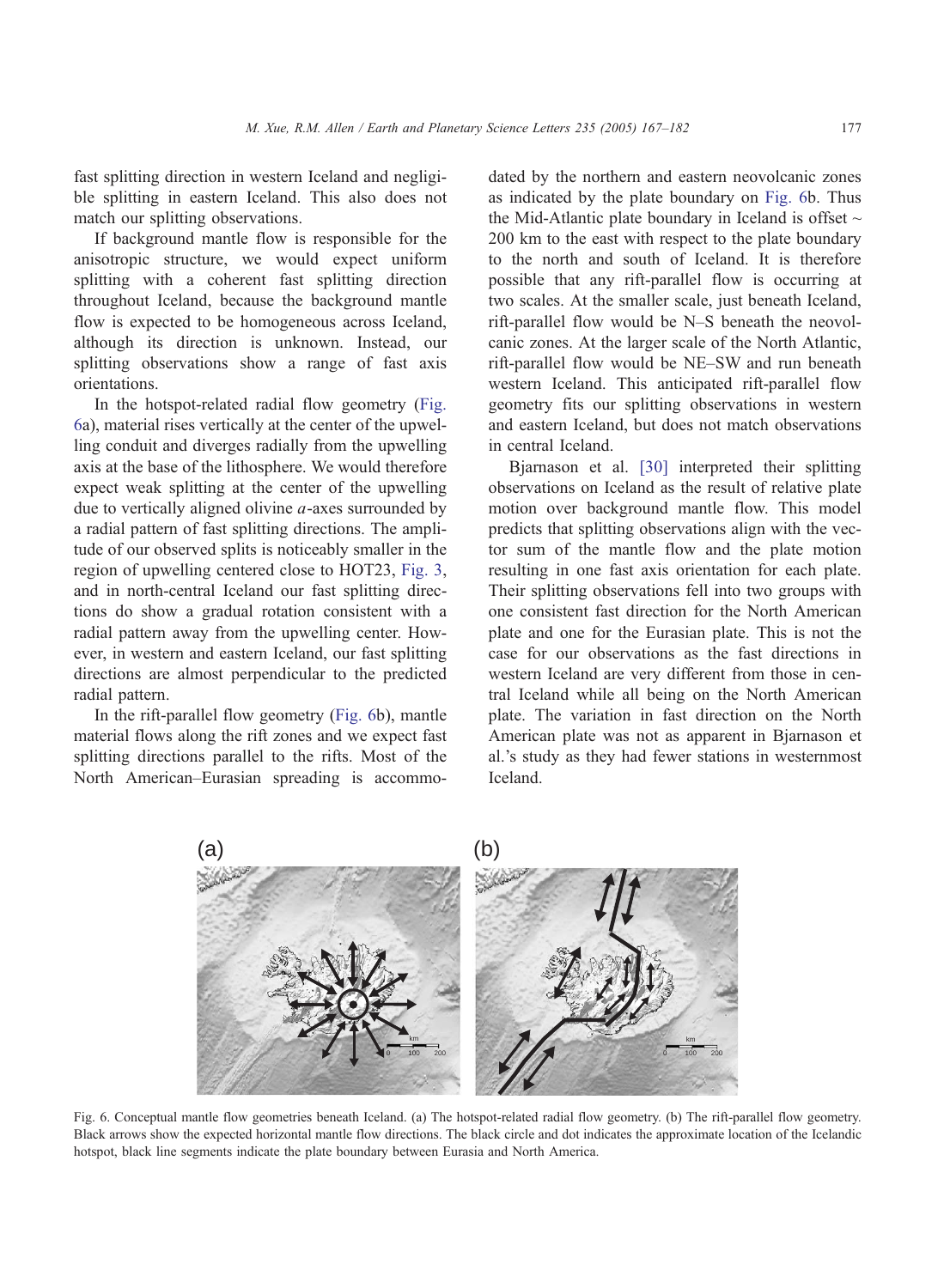#### 5. Ridge-channeled flow

Although none of the individual models described above is completely consistent with our splitting observations, rift-parallel components are observed in western and eastern Iceland, and a radial geometry away from the axis of upwelling is observed in central Iceland. We therefore propose a hybrid ridge-channeled flow model which is consistent with most of our splitting observations and previous hypotheses for the flow path of mantle material upwelling beneath Iceland [\[19,21–23,26\].](#page-14-0) We propose that upwelling material is channeled along the North Atlantic Ridge rather than flowing radially away from the upwelling. For material to flow north and south away from Iceland along the Mid-Atlantic Ridge, upwelling material must flow from the upwelling center in SE Iceland to the southern end of the Kolbeinsey Ridge and the northern end of the Reykjanes Ridge both of which are west of the upwelling center (Fig. 7).

In central Iceland we suggest that the NW–SE orientation of fast axes indicate the flow of material from the upwelling toward the asthenospheric channel beneath the Kolbeinsey Ridge. The rotation of fast axes to more NNW–SSE direction in northeastern Iceland is consistent with both radial flow away



Fig. 7. Map placing asthenospheric anisotropy observations in the context of the proposed ridge-channeled flow model. The black circle with a dot indicates the center of the Icelandic upwelling. The bold gray lines across central Iceland indicate the plate boundary in the North Atlantic including the eastward step of the ridge across Iceland. The white lines indicate the ages of the lithosphere on either side of the spreading ridge. The orientation and length of each short black line indicates the splitting direction and the splitting time, respectively. The thick gray arrows with dotted outlines show the proposed mantle flow directions resulting from preferentially channeling the horizontally spreading upwelled material to, and then along, the Mid-Atlantic Ridges to the south and north of Iceland.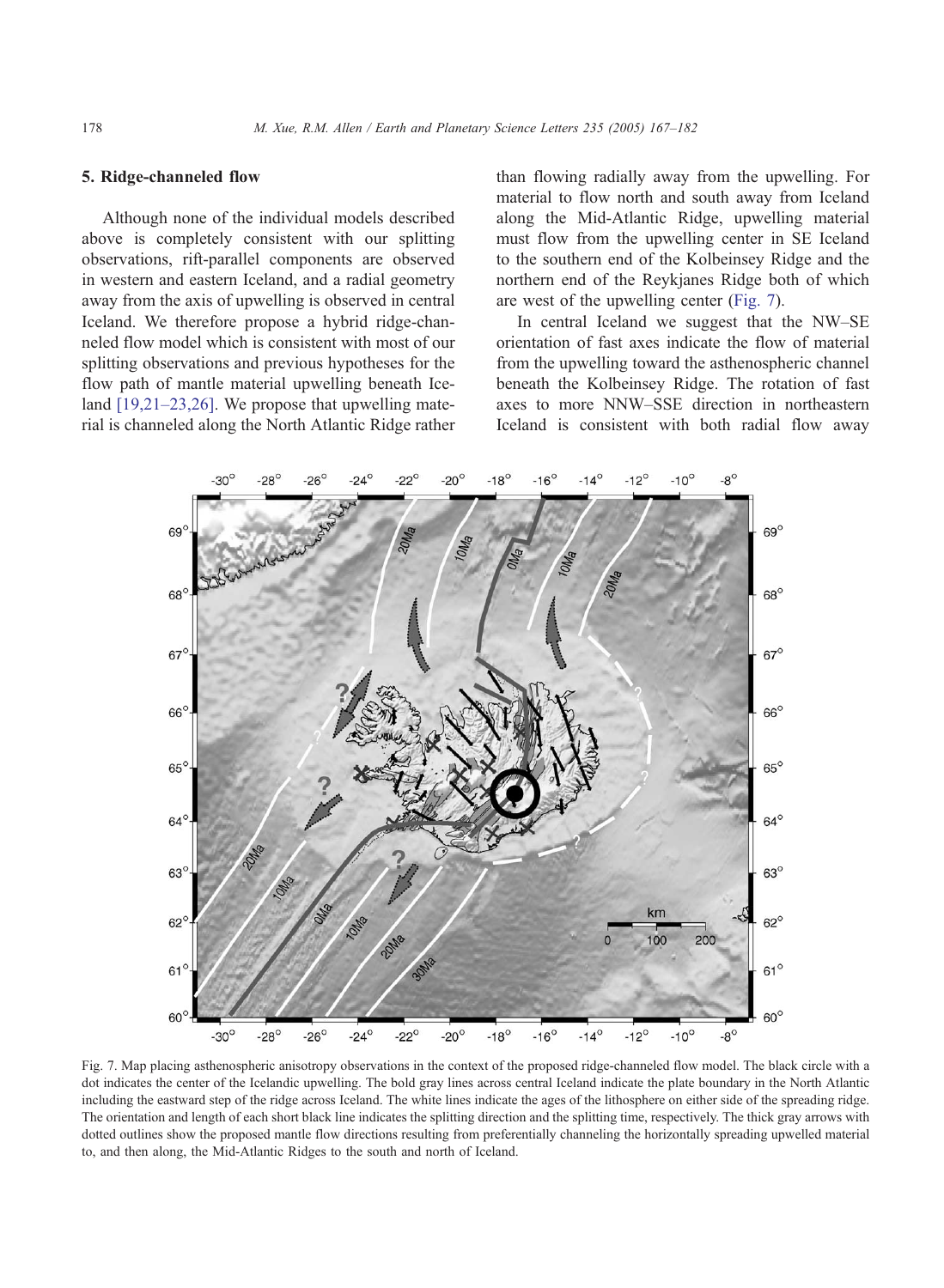from the upwelling and flow toward our proposed asthenospheric channel to the north. The splitting observations in easternmost Iceland are inconsistent with a simple radial flow geometry, but are consistent with flow toward an asthenospheric channel beneath the Kolbeinsey ridge. In western Iceland, farther away from the Icelandic upwelling, the NNE–SSW orientation of fast axes is parallel to the trend of the Kolbeinsey and Reykjanes ridges.

It is also noticeable that the splitting delay times at stations surrounding the axis of upwelling (centered close to HOT23—see [Figs. 3 and 7\)](#page-5-0) are relatively small. A gradual increase in delay time with distance from HOT23 to the northeast is evident at stations HOT20, HOT25, HOT24, HOT18, etc. Station HOT22 and HOT21 to the south show only null observations, and stations in the southern half of central Iceland exhibit small delays or nulls with the exception of HOT28. This may reflect either vertical flow and vertical  $a$ -axes within the upwelling and/or a more complex flow geometry and variable crystallographic orientations resulting in scattering of polarized energy and reduced delay times as described in Section 4.3.

Southernmost Iceland does not provide splitting observations to support our hypothesis. Unfortunately there are few stations between the upwelling and the Reykjanes ridge with which to map flow. HOT21 and HOT22 show null observations ([Fig. 3\)](#page-5-0) consistent with their location close to the center of the upwelling. Stations HOT28 and KRO ([Fig. 3\)](#page-5-0) are not consistent with the proposed flow geometry being oriented NW–SE rather than SW–NE as we might expect for flow toward the Reykjanes asthenospheric channel.

The horizontal flow of material away from the upwelling axis is most likely confined to the upper few hundred kilometers given the different fast direction orientations between adjacent stations and a lack of back azimuth dependence at individual stations. Regional isotropic tomography models for Iceland [\[1\]](#page-13-0) show upwelling material spreading out laterally beneath the Icelandic lithosphere and forming a layer  $\sim 200$  km thick. If the layer of anisotropy responsible for our splitting observations is 200 km thick it would need to have 4% anisotropy to generate splitting delays up to 2 s as we observed. This is consistent with the typical value of 4% anisotropy observed in natural peridotites from  $\sim$  150 km depth [\[42\].](#page-14-0)

The systematic variations in the rare earth elements, minor elements, and isotopic ratios of basalts also suggest that material from the Icelandic upwelling flows down the Reykjanes and Kolbeinsey ridges [\[12–14,23\].](#page-14-0) Isotopic constraints as well as thermal anomalies suggest that the Icelandic upwelling influences 2400 km of the Mid-Atlantic Ridge [\[15\],](#page-14-0) including the entire length of the Reykjanes Ridge and  $\sim 600$  km on the Kolbeinsey Ridge [\[12,14\].](#page-14-0) While the observed straightness of V-shaped ridges has been used to argue for channeled flow [\[19,21–23,26\],](#page-14-0) Ito [\[25,28\]](#page-14-0) showed that radial flow can also predict Vshaped ridges and the only slight curvature expected would be difficult to discern given the relatively high velocity at which the upwelling material is expected to flow horizontally  $( \sim 100 \text{ mm/year}$  [\[22\]\)](#page-14-0) compared with the plate spreading rate  $($   $\sim$  10 mm/year). We propose that the seismic anisotropy observations described here also supports the hypothesis that upwelling material is preferentially channeled down the adjacent mid-ocean ridges and are inconsistent with radial flow away from the upwelling.

Should our ridge-channeled model be appropriate, it is interesting to note that in some respects Iceland should be treated as an off-ridge hotspot. The proposed flow geometry is consistent with the predicted channeling of hotspot material to adjacent mid-ocean ridges from off-ridge hotspots [\[23,68–71\].](#page-14-0) Iceland is usually considered a ridge-centered hotspot; however, the short ridge-segment across Iceland  $($   $\sim$  350 km in length) is offset from the rest of the North Atlantic Ridge by  $\sim$  200 km. The horizontal flow of upwelled material beneath Iceland therefore represents both a ridge-perpendicular channel feeding material back to the ridge, and subsequent flow of this material along the ridge in asthenospheric channels.

#### 6. Summary

Shear-wave splitting observations across Iceland can be related to asthenospheric flow, providing constraints on the interactions of the Icelandic upwelling, the Mid-Atlantic Ridge and larger scale North Atlantic convection processes. Our splitting observations lead to the following conclusions regarding the anisotropic structure and flow beneath Iceland.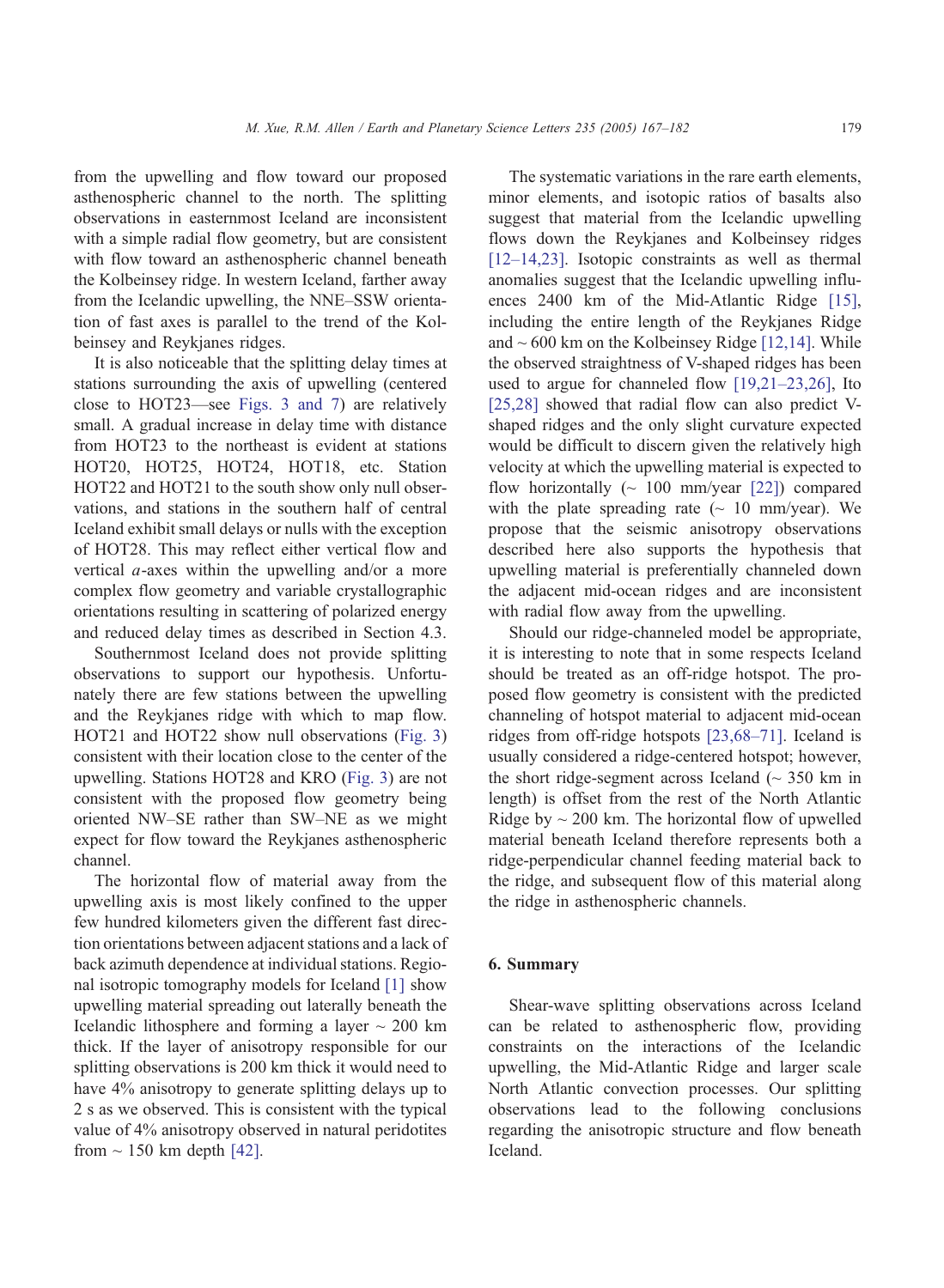- <span id="page-13-0"></span>1. The primary source of anisotropic signal as observed by teleseismic shear-wave arrivals is the upper mantle. Since crustal splitting times in Iceland are 0.1 to 0.3 s, our delays of up to 2 s require a mantle source. Both the close proximity but dissimilarity of anisotropy observations for stations in western and central Iceland, and the insensitivity of inferred anisotropy to back-azimuth, require that the anisotropic structure is located in the upper mantle.
- 2. The anisotropic structure beneath Iceland is dominated by a single layer of anisotropy. First, the lack of dependence of the splitting parameters on event back azimuth suggests one-layer model. Second, the observations of null splits for events where the back azimuth is near-parallel or -perpendicular to the fast splitting directions (observed using other earthquakes) also indicate that one layer of anisotropy dominates.
- 3. While both high stress plus enriched water content and melt-rich layers can result in a  $90^\circ$  rotation of the fast shear-wave splitting direction with respect to the flow direction, we expect the fast axis of shear-wave splits to be parallel to the flow direction beneath Iceland as the magnitude of stress is low and the amount and lateral extent of melt is likely small.
- 4. We hypothesize that the observed anisotropy pattern beneath Iceland represents ridge-channeled flow: horizontal flow of upwelling material toward and then along the North Atlantic Ridge. The splitting observations are consistent with flow from the upwelling axis to the southern end of the Kolbeinsey Ridge but are not consistent with radial flow of material away from the upwelling. We propose that upwelling material also flows to the northern end of the Reykjanes Ridge and that the V-shaped ridges to the north and south of Iceland are the product of this channeled flow along asthenospheric channels.

#### Acknowledgments

We thank Cecily J. Wolf and Paul G. Silver for their shear wave splitting codes, Greg Waite, Kristoffer T. Walker and Sebastien Chevrot for beneficial discussions. Helpful reviews were provided by Rob van der Hilst, Garrett Ito, Cecily Wolfe and an anonymous reviewer. The IRIS DMC provided seismic data. The Graduate School of the University of Wisconsin-Madison, provided funding for M.X. and R.A. The figures were produced with SAC and GMT [\[72\].](#page-15-0)

## References

- [1] R.M. Allen, G. Nolet, W.J. Morgan, K. Vogfjord, B.H. Bergsson, P. Erlendsson, G.R. Foulger, S. Jakobsdottir, B.R. Julian, M. Pritchard, S. Ragnarsson, R. Stefansson, Imaging the mantle beneath Iceland using integrated seismological techniques, J. Geophys. Res.-Solid Earth 107 (2002) 2325, doi:10.1029/2001JB000595.
- [2] C.J. Wolfe, I.T. Bjarnason, J.C. VanDecar, S.C. Solomon, Seismic structure of the Iceland mantle plume, Nature 385 (1997) 245 – 247.
- [3] R.M. Allen, G. Nolet, W.J. Morgan, K. Vogfjord, B.H. Bergsson, P. Erlendsson, G.R. Foulger, S. Jakobsdottir, B.R. Julian, M. Pritchard, S. Ragnarsson, R. Stefansson, The thin hot plume beneath Iceland, Geophys. J. Int. 137  $(1999)$  51 – 63.
- [4] G.R. Foulger, M.J. Pritchard, B.R. Julian, J.R. Evans, R.M. Allen, G. Nolet, W.J. Morgan, B.H. Bergsson, P. Erlendsson, S. Jakobsdottir, S. Ragnarsson, R. Stefansson, K. Vogfjord, Seismic tomography shows that upwelling beneath Iceland is confined to the upper mantle, Geophys. J. Int. 146 (2001)  $504 - 530.$
- [5] R.C. Searle, J.A. Keeton, R.B. Owens, R.S. White, R. Mecklenburgh, B. Parsons, S.M. Lee, The Reykjanes Ridge: structure and tectonics of a hot-spot-influenced, slow-spreading ridge, from multibeam bathymetry, gravity and magnetic investigations, Earth Planet. Sci. Lett. 160 (1998) 463 – 478.
- [6] R.E. Bell, W.R. Buck, Crustal control of ridge segmentation inferred from observations of the Reykjanes Ridge, Nature 357 (1992) 583 – 586.
- [7] F.A. Darbyshire, R.S. White, K.F. Priestley, Structure of the crust and uppermost mantle of Iceland from a combined seismic and gravity study, Earth Planet. Sci. Lett. 181  $(2000)$  409 – 428.
- [8] R.M. Allen, G. Nolet, W.J. Morgan, K. Vogfjord, M. Nettles, G. Ekstrom, B.H. Bergsson, P. Erlendsson, G.R. Foulger, S. Jakobsdottir, B.R. Julian, M. Pritchard, S. Ragnarsson, R. Stefansson, Plume-driven plumbing and crustal formation in Iceland, J. Geophys. Res.-Solid Earth 107 (2002) 2163, doi:10.1029/2001JB000584.
- [9] M. Talwani, C.C. Windisch, J. Marcus, G. Langseth, Rekjanes ridge crest: a detailed geophysical study, J. Geophys. Res. 76 (1971) 473 – 517.
- [10] P. Vogt, Asthenosphere motion recorded by the ocean floor south of Iceland, Earth Planet. Sci. Lett. 13 (1971) 153 – 160.
- [11] S.M. Jones, N. White, J. Maclennan, V-shaped ridges around Iceland: implications for spatial and temporal patterns of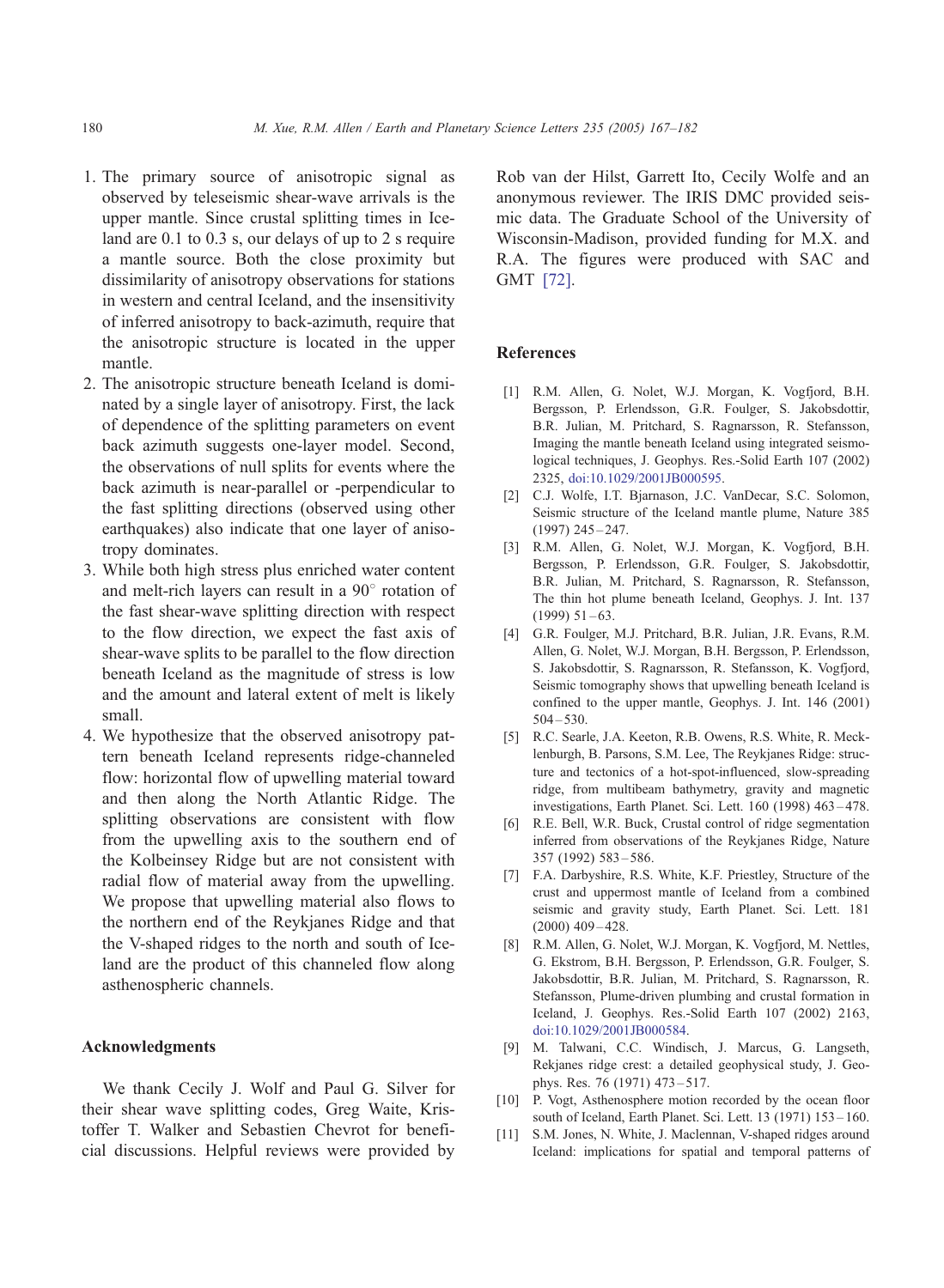<span id="page-14-0"></span>mantle convection, Geochem. Geophys. Geosyst. 3 (2002) 1059, doi:10.1029/2002GC000361.

- [12] J.-G. Schilling, Iceland mantle plume: geochemical study of Reykjanes ridge, Nature 242 (1973) 565 – 571.
- [13] J.G. Schilling, R. Kingsley, D. Fontignie, R. Poreda, S. Xue, Dispersion of the Jan Mayen and Iceland mantle plumes in the Arctic: a He–Pb–Nd–Sr isotope tracer study of basalts from the Kolbeinsey, Mohns, and Knipovich ridges, J. Geophys. Res.-Solid Earth 104 (1999) 10543 – 10569.
- [14] R. Poreda, J.G. Schilling, H. Craig, Helium and hydrogen isotopes in ocean-ridge basalts north and south of Iceland, Earth Planet. Sci. Lett. 78 (1986) 1 – 17.
- [15] R.N. Taylor, M.F. Thirlwall, B.J. Murton, D.R. Hilton, M.A.M. Gee, Isotopic constraints on the influence of the Icelandic plume, Earth Planet. Sci. Lett. 148 (1997) E1-E8.
- [16] J. Ritsema, R.M. Allen, The elusive mantle plume, Earth Planet. Sci. Lett. 207 (2003) 1-12.
- [17] R. Montelli, G. Nolet, F.A. Dahlen, G. Masters, E.R. Engdahl, S.H. Hung, Finite-frequency tomography reveals a variety of plumes in the mantle, Science 303 (2004) 338 – 343.
- [18] C. Megnin, B. Romanowicz, The three-dimensional shear velocity structure of the mantle from the inversion of body, surface and higher-mode waveforms, Geophys. J. Int. 143  $(2000)$  709 – 728.
- [19] P.R. Vogt, Plume, subaxial pipe flow, and topography along the mid-ocean ridges, Earth Planet. Sci. Lett. 29 (1976)  $309 - 325$ .
- [20] M.G. Braun, R.A. Sohn, Melt migration in plume–ridge systems, Earth Planet. Sci. Lett. 213 (2003) 417 – 430.
- [21] M.M. Yale, J.P. Morgan, Asthenosphere flow model of hotspot–ridge interactions: a comparison of Iceland and Kerguelen, Earth Planet. Sci. Lett. 161 (1998) 45 – 56.
- [22] R.S. White, J.W. Bown, J.R. Smallwood, The temperature of the Iceland plume and origin of outward-propagating Vshaped ridges, J. Geol. Soc. 152 (1995) 1039 – 1045.
- [23] J.G. Schilling, Upper mantle heterogeneities and dynamics, Nature 314 (1985) 62-67.
- [24] G. Ito, Y. Shen, G. Hirth, C.J. Wolfe, Mantle flow, melting, and dehydration of the Iceland mantle plume, Earth Planet. Sci. Lett. 165 (1999) 81-96.
- [25] G. Ito, Reykjanes 'V'-shaped ridges originating from a pulsing and dehydrating mantle plume, Nature 411 (2001)  $681 - 684.$
- [26] M. Albers, U.R. Christensen, Channeling of plume flow beneath mid-ocean ridges, Earth Planet. Sci. Lett. 187  $(2001)$   $207 - 220$ .
- [27] G. Ito, J. Lin, D. Graham, Observational and theoretical studies of the dynamics of mantle plume–mid-ocean ridge interaction, Rev. Geophys. 41 (2003).
- [28] G. Ito, J. Lin, C.W. Gable, Dynamics of mantle flow and melting at a ridge-centered hotspot: Iceland and the Mid-Atlantic ridge, Earth Planet. Sci. Lett. 144 (1996) 53 – 74.
- [29] N. White, B. Lovell, Measuring the pulse of a plume with the sedimentary record, Nature 387 (1997) 888 – 891.
- [30] I.T. Bjarnason, P.G. Silver, G. Rumpker, S.C. Solomon, Shear wave splitting across the Iceland hot spot: results from the

ICEMELT experiment, J. Geophys. Res.-Solid Earth 107 (2002) 2382, doi:10.1029/2001JB000916.

- [31] A.B. Li, R.S. Detrick, Azimuthal anisotropy and phase velocity beneath Iceland: implication for plume–ridge interaction, Earth Planet. Sci. Lett. 214 (2003) 153 – 165.
- [32] R. Stefansson, R. Bodvarsson, R. Slunga, P. Einarsson, S. Jakobsdottir, H. Bungum, S. Gregersen, J. Havskov, J. Hjelme, H. Korhonen, Earthquake prediction research in the South Iceland seismic zone and the Sil Project, Bull. Seismol. Soc. Am. 83 (1993) 696-716.
- [33] P.G. Silver, W.W. Chan, Implications for continental structure and evolution from seismic anisotropy, Nature 335 (1988)  $34 - 39$
- [34] P.G. Silver, W.W. Chan, Shear-wave splitting and subcontinental mantle deformation, J. Geophys. Res.-Solid Earth 96 (1991) 16429 – 16454.
- [35] C.J. Wolfe, P.G. Silver, Seismic anisotropy of oceanic upper mantle: shear wave splitting methodologies and observations, J. Geophys. Res.-Solid Earth 103 (1998) 2791.
- [36] M.K. Savage, Seismic anisotropy and mantle deformation: what have we learned from shear wave splitting? Rev. Geophys. 37 (1999)  $65 - 106$ .
- [37] S. Pilidou, K. Priestley, E. Debayle, O. Gudmundsson, Rayleigh wave tomography in the North Atlantic: high resolution images of the Iceland, Azores and Eifel mantle plumes, Lithos 79 (2005) 453 – 474.
- [38] P.G. Silver, Seismic anisotropy beneath the continents: probing the depths of geology, Annu. Rev. Earth Planet. Sci. 24 (1996) 385 – 432.
- [39] W. Menke, B. Brandsdottir, S. Jakobsdottir, R. Stefansson, Seismic anisotropy in the crust at the Mid-Atlantic plate boundary in South-West Iceland, Geophys. J. Int. 119 (1994) 783 – 790.
- [40] N. Favier, S. Chevrot, Sensitivity kernels for shear wave splitting in transverse isotropic media, Geophys. J. Int. 153  $(2003)$  213 – 228.
- [41] R.L. Saltzer, J.B. Gaherty, T.H. Jordan, How are vertical shear wave splitting measurements affected by variations in the orientation of azimuthal anisotropy with depth? Geophys. J. Int. 141 (2000) 374 – 390.
- [42] D. Mainprice, P.G. Silver, Interpretation of Sks-waves using samples from the subcontinental lithosphere, Phys. Earth Planet. Inter. 78 (1993) 257 – 280.
- [43] N.M. Ribe, Y. Yu, A theory for plastic-deformation and textural evolution of olivine polycrystals, J. Geophys. Res.- Solid Earth Planets 96 (1991) 8325-8335.
- [44] D.M. Parks, S. Ahzi, Polycrystalline plastic-deformation and texture evolution for crystals lacking 5 independent slip systems, J. Mech. Phys. Solids 38 (1990)  $701 - 724.$
- [45] A. Nicolas, F. Boudier, A.M. Boullier, Mechanisms of flow in naturally and experimentally deformed peridotites, Am. J. Sci. 273 (1973) 853 – 876.
- [46] Y. Ida, Preferred orientation of olivine and anisotropy of the oceanic lithosphere, J. Phys. Earth 32 (1984) 245-257.
- [47] H.R. Wenk, K. Bennett, G.R. Canova, A. Molinari, Modeling plastic-deformation of peridotite with the self-consistent